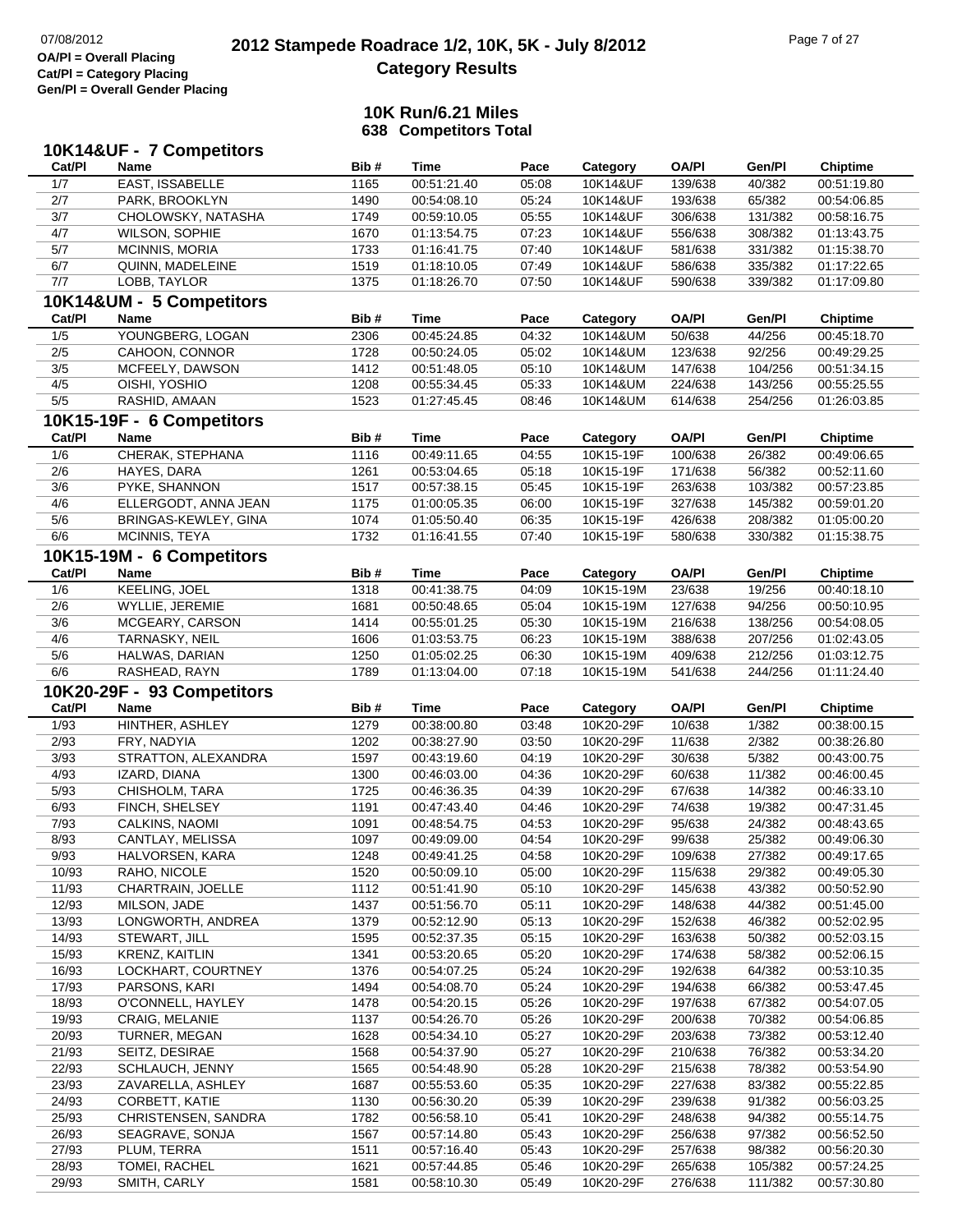# **2012 Stampede Roadrace 1/2, 10K, 5K - July 8/2012** 07/08/2012 Page 8 of 27 **Category Results**

### **10K Run/6.21 Miles638 Competitors Total**

# **10K20-29F - 93 Competitors Cat/Pl**

| Cat/PI         | Name                                         | Bib#         | <b>Time</b>                | Pace           | Category               | <b>OA/PI</b>       | Gen/Pl             | <b>Chiptime</b>            |
|----------------|----------------------------------------------|--------------|----------------------------|----------------|------------------------|--------------------|--------------------|----------------------------|
| 30/93          | FILLO, ANGELA                                | 1189         | 00:58:12.55                | 05:49          | 10K20-29F              | 277/638            | 112/382            | 00:58:02.35                |
| 31/93          | KUIJPER, KIM                                 | 1349         | 00:58:15.25                | 05:49          | 10K20-29F              | 280/638            | 114/382            | 00:57:34.85                |
| 32/93          | <b>FAIRFIELD, STEPHANIE</b>                  | 1182         | 00:58:28.95                | 05:50          | 10K20-29F              | 289/638            | 119/382            | 00:57:08.70                |
| 33/93          | ANDERSON, CARON                              | 1010         | 00:58:29.90                | 05:50          | 10K20-29F              | 290/638            | 120/382            | 00:57:48.00                |
| 34/93          | HAINES, KELLIE                               | 1245         | 00:58:36.55                | 05:51          | 10K20-29F              | 293/638            | 122/382            | 00:58:14.80                |
| 35/93          | NIELSEN, ASHLEY                              | 1470         | 00:58:39.35                | 05:51          | 10K20-29F              | 295/638            | 123/382            | 00:58:26.85                |
| 36/93          | HALL, CHARLOTTE                              | 1246         | 00:59:24.85                | 05:56          | 10K20-29F              | 310/638            | 135/382            | 00:58:31.65                |
| 37/93          | LESWICK, LEAH                                | 1367         | 00:59:25.60                | 05:56          | 10K20-29F              | 312/638            | 136/382            | 00:57:41.25                |
| 38/93          | INCZE, ELYSSE                                | 1296         | 00:59:26.35                | 05:56          | 10K20-29F              | 313/638            | 137/382            | 00:58:58.30                |
| 39/93          | <b>WOOFTER, BAILEY</b>                       | 1678         | 01:00:00.35                | 06:00          | 10K20-29F              | 325/638            | 144/382            | 00:59:24.95                |
| 40/93          | BELL, MEAGAN                                 | 1044         | 01:00:19.95                | 06:02          | 10K20-29F              | 333/638            | 147/382            | 00:59:22.05                |
| 41/93          | <b>BARWICH, KIRA</b>                         | 1037         | 01:00:23.95                | 06:02          | 10K20-29F              | 334/638            | 148/382            | 00:58:55.35                |
| 42/93          | ROSENBAUM, CHERYL                            | 1768         | 01:01:09.60                | 06:06          | 10K20-29F              | 344/638            | 152/382            | 01:00:03.20                |
| 43/93          | MORRISON, AMANDA                             | 1449         | 01:01:15.45                | 06:07          | 10K20-29F              | 348/638            | 154/382            | 00:59:56.85                |
| 44/93          | KRISTENSEN, STEPHANIE                        | 1343         | 01:01:54.45                | 06:11          | 10K20-29F              | 360/638            | 164/382            | 01:01:41.10                |
| 45/93          | BENSMILLER, ASHLY                            | 1051         | 01:02:13.25                | 06:13          | 10K20-29F              | 367/638            | 168/382            | 01:01:51.45                |
| 46/93          | BEDARD, PASCALE                              | 1041         | 01:02:30.00                | 06:15          | 10K20-29F              | 373/638            | 174/382            | 01:02:12.95                |
| 47/93          | TARNASKY, SAMANTHA                           | 1607         | 01:03:53.90                | 06:23          | 10K20-29F              | 389/638            | 182/382            | 01:02:43.20                |
| 48/93          | DESBARATS, LAURA                             | 1158         | 01:03:56.45                | 06:23          | 10K20-29F              | 391/638            | 184/382            | 01:02:02.70                |
| 49/93          | HERMAN, STEPHANIE                            | 1273         | 01:03:56.50                | 06:23          | 10K20-29F              | 392/638            | 185/382            | 01:02:02.45                |
| 50/93          | ROBSON, GABRIELLE                            | 1543         | 01:04:20.75                | 06:26          | 10K20-29F              | 395/638            | 188/382            | 01:02:53.25                |
| 51/93          | <b>BARWICH, KRISTIN</b>                      | 1038         | 01:04:21.60                | 06:26          | 10K20-29F              | 397/638            | 190/382            | 01:02:53.00                |
| 52/93          | WILLIAMS, ANGELA                             | 1667         | 01:04:47.55                | 06:28          | 10K20-29F              | 404/638            | 194/382            | 01:03:57.60                |
| 53/93          | NEILSON, JILLIAN                             | 1463         | 01:05:05.80                | 06:30          | 10K20-29F              | 411/638            | 199/382            | 01:03:18.65                |
| 54/93          | MOODY, LIA                                   | 1442         | 01:05:11.20                | 06:31          | 10K20-29F              | 415/638            | 201/382            | 01:03:28.45                |
| 55/93          | BOND, MADDISON                               | 1062         | 01:05:19.95                | 06:32          | 10K20-29F              | 417/638            | 203/382            | 01:03:35.05                |
| 56/93          | STAUTH, TEIRA                                | 1590         | 01:06:14.45                | 06:37          | 10K20-29F              | 430/638            | 212/382            | 01:05:07.85                |
| 57/93          | MILLER, LEAH                                 | 1434         | 01:06:31.25                | 06:39          | 10K20-29F              | 436/638            | 217/382            | 01:04:59.55                |
| 58/93          | GUILHERME, CHRISTINA                         | 1244         | 01:06:44.05                | 06:40          | 10K20-29F              | 440/638            | 221/382            | 01:05:01.90                |
| 59/93          | WONG, KAITLYN                                | 1673         | 01:06:44.15                | 06:40          | 10K20-29F              | 441/638            | 222/382            | 01:05:02.50                |
| 60/93          | <b>BLACK, CHELSEA</b>                        | 1057         | 01:06:48.40                | 06:40          | 10K20-29F              | 443/638            | 224/382            | 01:05:10.05                |
| 61/93          | FRY, KRISTEN                                 | 1201         | 01:07:30.45                | 06:45          | 10K20-29F              | 461/638            | 238/382            | 01:07:08.40                |
| 62/93          | MAKICHUK, LINDSAY                            | 1392         | 01:07:34.30                | 06:45          | 10K20-29F              | 464/638            | 240/382            | 01:06:34.30                |
| 63/93          | CARDINALE, TAWNIA                            | 1099         | 01:07:48.75                | 06:46          | 10K20-29F              | 466/638            | 242/382            | 01:06:03.85                |
| 64/93          | BOJSZA, AMANDA                               | 1061         | 01:07:59.45                | 06:47          | 10K20-29F              | 469/638            | 245/382            | 01:07:37.65                |
| 65/93          | YAREMKO, KELSEY                              | 1682         | 01:10:22.55                | 07:02          | 10K20-29F              | 500/638            | 270/382            | 01:09:52.35                |
| 66/93          | VALTINS, KAYLA                               | 1631         | 01:10:23.95                | 07:02          | 10K20-29F              | 501/638            | 271/382            | 01:09:11.90                |
| 67/93          | <b>VOISIN, REBEKAH</b>                       | 1640         | 01:10:26.00                | 07:02          | 10K20-29F              | 502/638            | 272/382            | 01:08:27.30                |
| 68/93          | <b>GREGSON, KATIE</b>                        | 1788         | 01:10:40.20                | 07:04          | 10K20-29F              | 508/638            | 277/382            | 01:09:58.70                |
| 69/93          | HICKS, MEGHANNE                              | 1276         | 01:10:52.50                | 07:05          | 10K20-29F              | 515/638            | 280/382            | 01:09:43.05                |
| 70/93          | KEARNEY, HAYLEY                              | 1315         | 01:11:49.05                | 07:10          | 10K20-29F              | 524/638            | 285/382            | 01:10:24.75                |
| 71/93          | RAUW, CAYLEY                                 | 1701         | 01:11:52.50                | 07:11          | 10K20-29F              | 527/638            | 287/382            | 01:10:43.05                |
| 72/93          | BLAESER, COURTNEY                            | 1059         | 01:11:56.70                | 07:11          | 10K20-29F              | 528/638            | 288/382            | 01:10:06.35                |
| 73/93          | RENAUD, JULIE                                | 1531         | 01:12:02.05                | 07:12          | 10K20-29F              | 529/638            | 289/382            | 01:11:47.70                |
| 74/93          | RITZ, TALIA                                  | 1534         | 01:12:04.65                | 07:12          | 10K20-29F              | 530/638            | 290/382            | 01:10:17.05                |
| 75/93          | SENGAUS, NADINE                              | 1569         | 01:12:07.30                | 07:12          | 10K20-29F              | 531/638            | 291/382            | 01:11:59.75                |
| 76/93          | CHALMERS, CINDY                              | 1104         | 01:12:50.65                | 07:17          | 10K20-29F              | 537/638            | 296/382            | 01:12:05.25                |
| 77/93          | MURSCHELL, AMY                               | 1458         | 01:13:18.75                | 07:19          | 10K20-29F              | 547/638            | 302/382            | 01:11:59.30                |
| 78/93          | MOORE, TRACIE                                | 1443         | 01:13:21.05                | 07:20          | 10K20-29F              | 548/638            | 303/382            | 01:12:15.55                |
| 79/93          | WOLFRAME, JENNA                              | 1741         | 01:13:32.15                | 07:21          | 10K20-29F              | 551/638            | 305/382            | 01:12:03.00                |
| 80/93          | FUKUCHI, CLAUDIANE                           | 1203         | 01:13:35.20                | 07:21          | 10K20-29F              | 552/638            | 306/382            | 01:12:54.10                |
| 81/93          | LANGFORD, CONNIE                             | 1355         | 01:14:58.85<br>01:15:16.45 | 07:29          | 10K20-29F              | 566/638            | 318/382            | 01:14:22.85                |
| 82/93<br>83/93 | WALLACE, JAMIE<br><b>IRONSIDE, CHARMAINE</b> | 1771<br>1299 | 01:15:32.05                | 07:31<br>07:33 | 10K20-29F<br>10K20-29F | 569/638<br>570/638 | 320/382<br>321/382 | 01:14:07.15<br>01:13:54.20 |
| 84/93          | BARTLETT, SHAYLEIGH                          | 1036         | 01:15:40.15                | 07:34          | 10K20-29F              | 571/638            | 322/382            |                            |
| 85/93          | HELMUTH, HAZEL                               | 1267         |                            | 07:34          | 10K20-29F              | 572/638            | 323/382            | 01:14:57.65                |
| 86/93          | TIMLICK, CATHLEEN                            | 1706         | 01:15:48.85<br>01:16:07.10 | 07:36          | 10K20-29F              | 574/638            | 325/382            | 01:14:48.15<br>01:14:14.80 |
| 87/93          | ALTENHOF, KELLIE                             | 1009         | 01:18:15.40                | 07:49          | 10K20-29F              | 588/638            | 337/382            | 01:17:09.05                |
| 88/93          | MCCULLOCH, ASHLEY                            | 1408         | 01:18:28.80                | 07:50          | 10K20-29F              | 591/638            | 340/382            | 01:17:23.20                |
| 89/93          | FESKO, LAUREN                                | 1187         | 01:21:03.35                | 08:06          | 10K20-29F              | 601/638            | 350/382            | 01:19:07.75                |
| 90/93          | KAMGAING, CHRISTELLE                         | 1311         | 01:22:27.35                | 08:14          | 10K20-29F              | 604/638            | 353/382            | 01:12:40.35                |
| 91/93          | MYZIUK, APRIL                                | 1461         | 01:23:45.25                | 08:22          | 10K20-29F              | 609/638            | 356/382            | 01:22:04.25                |
|                |                                              |              |                            |                |                        |                    |                    |                            |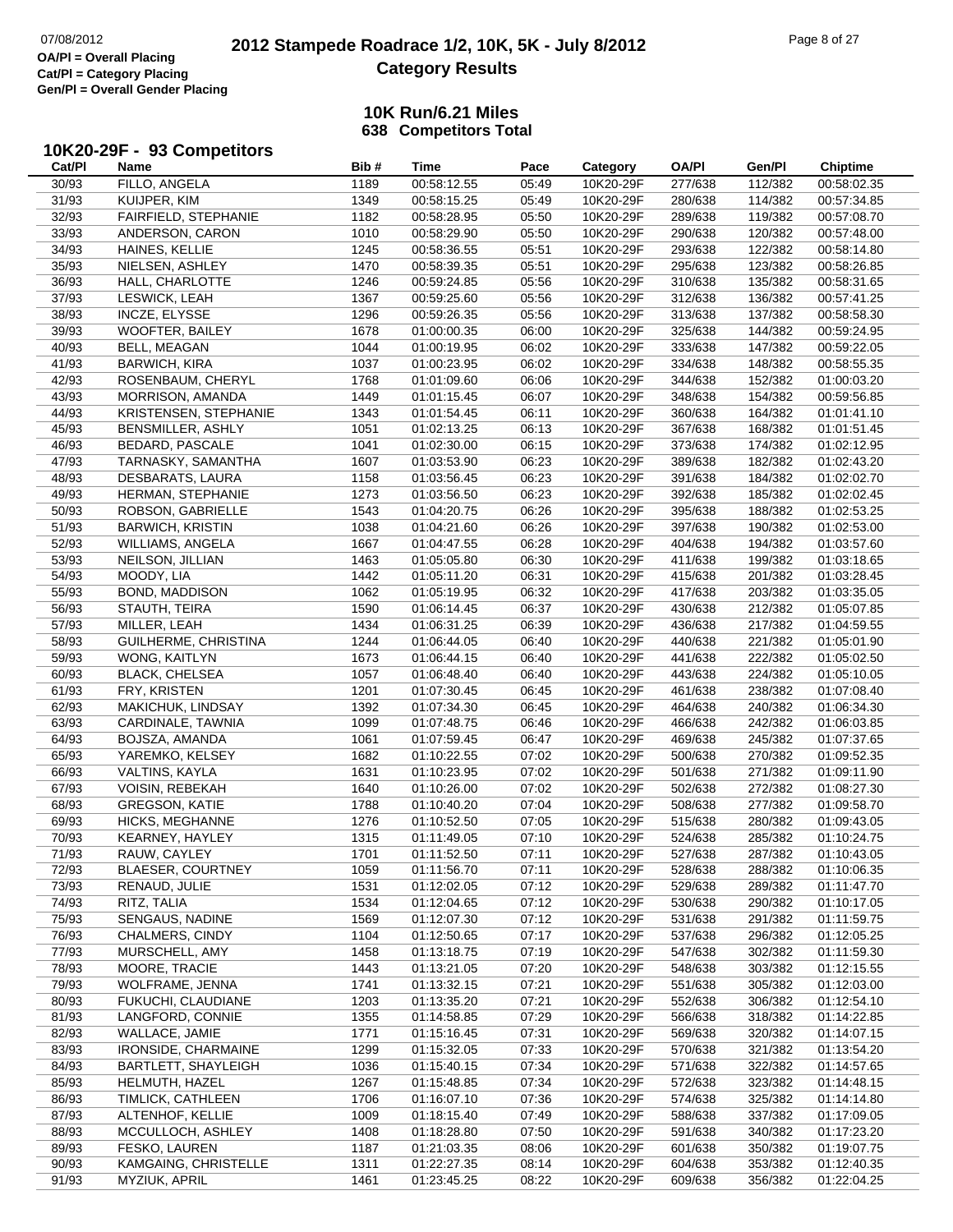| Cat/PI | 10K20-29F - 93 Competitors<br>Name | Bib# | Time        | Pace  | Category  | <b>OA/PI</b> | Gen/Pl  | <b>Chiptime</b> |
|--------|------------------------------------|------|-------------|-------|-----------|--------------|---------|-----------------|
| 92/93  | ANDERSON, TANIS                    | 1013 | 01:23:45.25 | 08:22 | 10K20-29F | 610/638      | 357/382 | 01:22:04.95     |
| 93/93  | HANTZSCH, DARIA                    | 1258 | 01:26:27.70 | 08:38 | 10K20-29F | 613/638      | 360/382 | 01:24:54.55     |
|        | 10K20-29M - 47 Competitors         |      |             |       |           |              |         |                 |
| Cat/Pl | Name                               | Bib# | <b>Time</b> | Pace  | Category  | <b>OA/PI</b> | Gen/Pl  | <b>Chiptime</b> |
| 1/47   | RUSSELL, RYAN                      | 1740 | 00:34:41.55 | 03:28 | 10K20-29M | 2/638        | 2/256   | 00:34:41.20     |
| 2/47   | HOFBAUER, TREVOR                   | 1281 | 00:35:20.60 | 03:32 | 10K20-29M | 6/638        | 6/256   | 00:35:18.10     |
| 3/47   | VAN DER LEE, SEAN                  | 1707 | 00:40:48.50 | 04:04 | 10K20-29M | 17/638       | 14/256  | 00:40:30.40     |
| 4/47   | <b>INHABER, JOSH</b>               | 1298 | 00:41:06.95 | 04:06 | 10K20-29M | 19/638       | 16/256  | 00:41:04.95     |
| 5/47   | BARNETT, RYAN                      | 1033 | 00:41:33.95 | 04:09 | 10K20-29M | 22/638       | 18/256  | 00:41:26.15     |
| 6/47   | LEWIS, GWYN                        | 1368 | 00:43:21.30 | 04:20 | 10K20-29M | 31/638       | 26/256  | 00:43:11.40     |
| 7/47   | FUNK, ADAM                         | 1206 | 00:43:52.20 | 04:23 | 10K20-29M | 38/638       | 33/256  | 00:43:23.95     |
| 8/47   | MCDONELL, BERNARD                  | 1410 | 00:43:55.95 | 04:23 | 10K20-29M | 39/638       | 34/256  | 00:43:30.95     |
| 9/47   | KREMER, KEVIN                      | 1339 | 00:45:33.55 | 04:33 | 10K20-29M | 52/638       | 45/256  | 00:45:03.60     |
| 10/47  | MCLEAN, MATTHEW                    | 1422 | 00:46:09.70 | 04:36 | 10K20-29M | 61/638       | 50/256  | 00:45:41.85     |
| 11/47  | FINCH, ADAM                        | 1190 | 00:47:43.65 | 04:46 | 10K20-29M | 75/638       | 56/256  | 00:47:30.95     |
| 12/47  | PHILIP, PHILSON                    | 1506 | 00:47:59.55 | 04:47 | 10K20-29M | 80/638       | 61/256  | 00:47:20.55     |
| 13/47  | GOSSELIN, JEREMY                   | 1232 | 00:48:11.80 | 04:49 | 10K20-29M | 84/638       | 64/256  | 00:48:04.25     |
| 14/47  | SPITZNAGEL, MICHAEL                | 1588 | 00:48:15.80 | 04:49 | 10K20-29M | 86/638       | 65/256  | 00:47:06.00     |
| 15/47  | DEVEAU, DUSTIN                     | 1172 | 00:49:35.00 | 04:57 | 10K20-29M | 107/638      | 81/256  | 00:48:31.85     |
| 16/47  | WALLACE, DAVID                     | 1647 | 00:51:15.85 | 05:07 | 10K20-29M | 136/638      | 98/256  | 00:50:26.45     |
| 17/47  | MORGAN, TYLER                      | 1446 | 00:52:07.20 | 05:12 | 10K20-29M | 150/638      | 105/256 | 00:51:23.30     |
| 18/47  | ROTZINGER, TIM                     | 1546 | 00:52:08.55 | 05:12 | 10K20-29M | 151/638      | 106/256 | 00:51:40.75     |
| 19/47  | BORKENHAGEN, DAVID                 | 1064 | 00:52:24.25 | 05:14 | 10K20-29M | 156/638      | 109/256 | 00:50:50.15     |
| 20/47  | <b>RUSTON, RANDY</b>               | 1549 | 00:52:25.65 | 05:14 | 10K20-29M | 157/638      | 110/256 | 00:52:05.15     |
| 21/47  | DEWIT, MATTHEW                     | 1161 | 00:52:31.25 | 05:15 | 10K20-29M | 159/638      | 112/256 | 00:52:07.50     |
| 22/47  | DUKE, RILEY                        | 1170 | 00:52:53.45 | 05:17 | 10K20-29M | 167/638      | 115/256 | 00:51:11.45     |
| 23/47  | POWER, TIMOTHY                     | 1514 | 00:53:45.75 | 05:22 | 10K20-29M | 184/638      | 122/256 | 00:53:30.05     |
| 24/47  | PATTERSON, MATTHEW                 | 1498 | 00:53:51.65 | 05:23 | 10K20-29M | 187/638      | 125/256 | 00:53:18.75     |
| 25/47  | AU, PHILIP                         | 1023 | 00:53:54.50 | 05:23 | 10K20-29M | 189/638      | 127/256 | 00:53:19.65     |
| 26/47  | WONG, KEN                          | 1324 | 00:56:13.70 | 05:37 | 10K20-29M | 233/638      | 147/256 | 00:54:47.95     |
| 27/47  | MOTUZAS, JEFF                      | 1451 | 00:57:38.10 | 05:45 | 10K20-29M | 262/638      | 160/256 | 00:57:16.05     |
| 28/47  | PERVAIZ, ARSALAN                   | 1504 | 00:57:51.60 | 05:47 | 10K20-29M | 266/638      | 161/256 | 00:57:16.20     |
| 29/47  | GREEN, ADAM                        | 1236 | 00:58:24.35 | 05:50 | 10K20-29M | 285/638      | 169/256 | 00:57:04.50     |
| 30/47  | <b>MOLNAR, PATRICE</b>             | 1441 | 00:58:50.05 | 05:53 | 10K20-29M | 298/638      | 173/256 | 00:57:35.80     |
| 31/47  | WONG, RAYMOND                      | 1675 | 00:59:30.30 | 05:57 | 10K20-29M | 317/638      | 178/256 | 00:57:57.70     |
| 32/47  | SHAYEGAN, BEHNAM                   | 1573 | 01:00:19.50 | 06:01 | 10K20-29M | 332/638      | 186/256 | 00:59:22.15     |
| 33/47  | REID, JOHNNY                       | 1530 | 01:01:09.90 | 06:06 | 10K20-29M | 345/638      | 193/256 | 00:59:53.75     |
| 34/47  | REID, DAN                          | 1529 | 01:01:10.35 | 06:07 | 10K20-29M | 346/638      | 194/256 | 00:59:55.00     |
| 35/47  | KEIRSTEAD, ANDREW                  | 1319 | 01:01:22.70 | 06:08 | 10K20-29M | 350/638      | 195/256 | 01:00:13.70     |
| 36/47  | CABRAL, DANIEL                     | 1089 | 01:02:08.85 | 06:12 | 10K20-29M | 365/638      | 199/256 | 01:00:26.00     |
| 37/47  | BOUWMEESTER, GRAEME                | 1066 | 01:02:49.95 | 06:17 | 10K20-29M | 377/638      | 202/256 | 01:01:05.65     |
| 38/47  | MCDONALD, SEAN                     | 1409 | 01:03:34.30 | 06:21 | 10K20-29M | 386/638      | 206/256 | 01:02:42.80     |
| 39/47  | DELONG, WILLIAM                    | 1155 | 01:04:48.30 | 06:28 | 10K20-29M | 405/638      | 211/256 | 01:04:06.05     |
| 40/47  | VAN DER ZEE, TYLER                 | 1634 | 01:05:42.95 | 06:34 | 10K20-29M | 422/638      | 217/256 | 01:04:45.65     |
| 41/47  | HOPPINS, BLAINE                    | 1287 | 01:06:49.05 | 06:40 | 10K20-29M | 444/638      | 220/256 | 01:05:10.40     |
| 42/47  | SHEARDOWN, MARK                    | 1574 | 01:07:22.25 | 06:44 | 10K20-29M | 460/638      | 223/256 | 01:06:03.65     |
| 43/47  | ROBERTS, MITCHELL                  | 1790 | 01:09:58.95 | 06:59 | 10K20-29M | 493/638      | 230/256 | 01:09:58.95     |
| 44/47  | LAVENDER, MICHAEL                  | 1715 | 01:10:53.30 | 07:05 | 10K20-29M | 516/638      | 236/256 | 01:09:42.80     |
| 45/47  | CLARK, DAN                         | 1120 | 01:11:21.80 | 07:08 | 10K20-29M | 520/638      | 238/256 | 01:10:36.20     |
| 46/47  | HUGHSON, PATRICK                   | 1292 | 01:12:37.20 | 07:15 | 10K20-29M | 535/638      | 241/256 | 01:10:59.00     |
| 47/47  | BALKARAN, RIENZIE                  | 1028 | 01:34:07.25 | 09:24 | 10K20-29M | 619/638      | 255/256 | 01:32:36.70     |
|        | 10K30-39F - 154 Competitors        |      |             |       |           |              |         |                 |
| Cat/PI | Name                               | Bib# | <b>Time</b> | Pace  | Category  | <b>OA/PI</b> | Gen/Pl  | <b>Chiptime</b> |
| 1/154  | HYNES, HEATHER                     | 1295 | 00:44:08.25 | 04:24 | 10K30-39F | 43/638       | 6/382   | 00:44:04.45     |
| 2/154  | BENDER, SHELLEY                    | 1047 | 00:45:30.55 | 04:33 | 10K30-39F | 51/638       | 7/382   | 00:44:17.75     |
| 3/154  | STEWART, RHIAN                     | 581  | 00:45:36.45 | 04:33 | 10K30-39F | 55/638       | 8/382   | 00:45:26.40     |
| 4/154  | FLEISHMAN, VANESSA                 | 1196 | 00:45:39.25 | 04:33 | 10K30-39F | 56/638       | 9/382   | 00:45:34.20     |
| 5/154  | MCMECHAN, KRISTIE                  | 1423 | 00:46:19.20 | 04:37 | 10K30-39F | 64/638       | 12/382  | 00:45:59.85     |
| 6/154  | SCHELLENBERG, JANIS                | 1562 | 00:47:01.05 | 04:42 | 10K30-39F | 69/638       | 15/382  | 00:46:47.05     |
| 7/154  | OHLSON, CHANEL                     | 1480 | 00:47:36.65 | 04:45 | 10K30-39F | 72/638       | 18/382  | 00:47:27.25     |
| 8/154  | CHAN, MELODIE                      | 1109 | 00:48:00.65 | 04:48 | 10K30-39F | 81/638       | 20/382  | 00:47:54.00     |
| 9/154  | MARCHUK, ANDREA                    | 1398 | 00:48:14.45 | 04:49 | 10K30-39F | 85/638       | 21/382  |                 |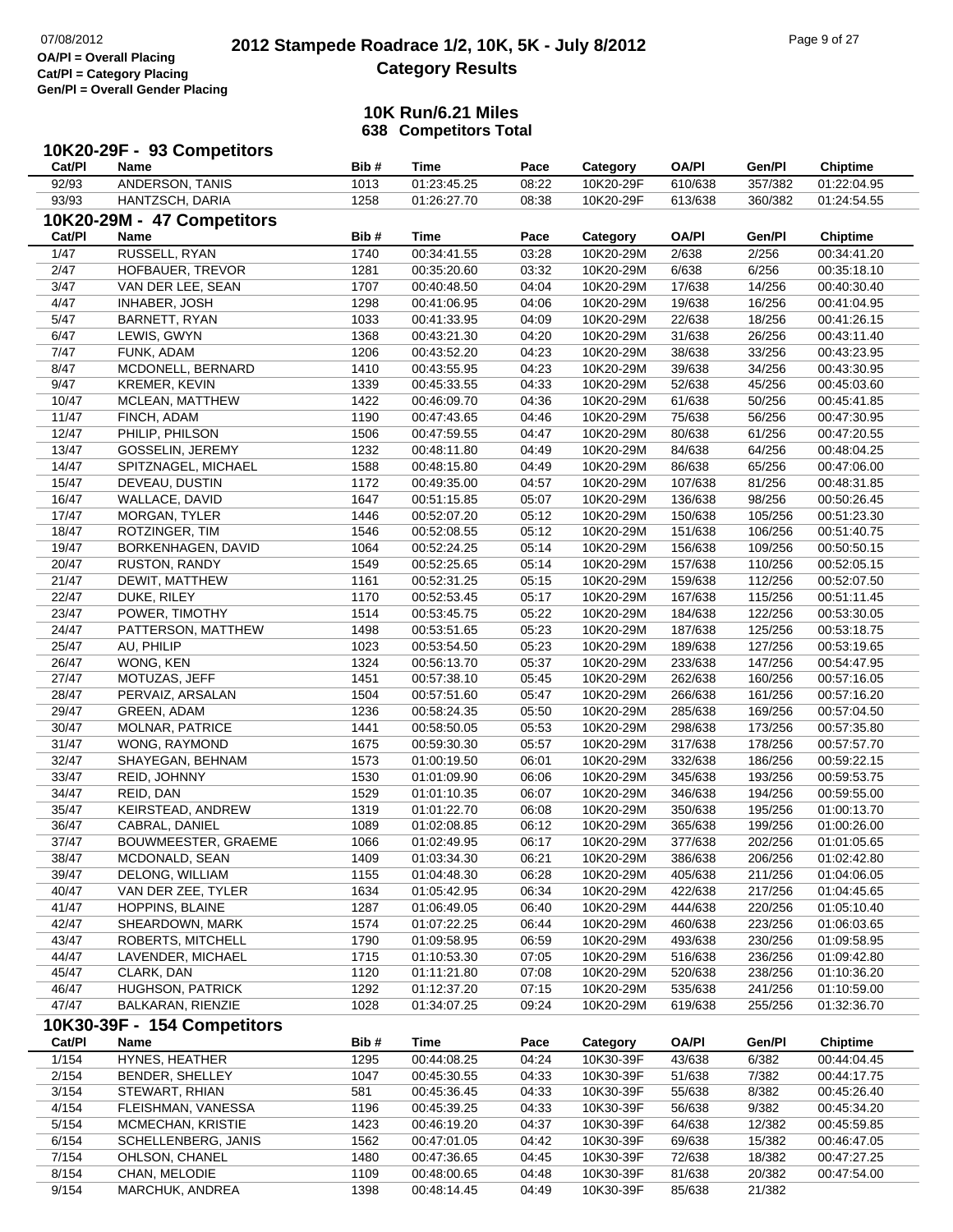### **2012 Stampede Roadrace 1/2, 10K, 5K - July 8/2012** 07/08/2012 Page 10 of 27 **Category Results**

| Cat/Pl | 10K30-39F - 154 Competitors<br>Name | Bib# | Time        | Pace  | Category  | <b>OA/PI</b> | Gen/Pl  | <b>Chiptime</b> |
|--------|-------------------------------------|------|-------------|-------|-----------|--------------|---------|-----------------|
|        |                                     |      |             |       |           |              |         | 00:47:51.60     |
| 10/154 | BINGISSER, MARTINA BARBARA          | 1760 | 00:48:30.40 | 04:51 | 10K30-39F | 90/638       | 22/382  | 00:48:08.05     |
| 11/154 | JACKSON, ALISON                     | 1301 | 00:48:42.90 | 04:52 | 10K30-39F | 93/638       | 23/382  | 00:48:31.05     |
| 12/154 | DRINNAN, SIUBHAN                    | 1169 | 00:50:18.95 | 05:01 | 10K30-39F | 119/638      | 30/382  | 00:49:59.00     |
| 13/154 | ABUSOW, RACHEL                      | 1000 | 00:50:23.30 | 05:02 | 10K30-39F | 122/638      | 31/382  | 00:50:12.30     |
| 14/154 | SNOW, AMANDA                        | 1773 | 00:50:24.35 | 05:02 | 10K30-39F | 124/638      | 32/382  | 00:49:52.85     |
| 15/154 | HONG, JULIE                         | 1284 | 00:51:06.40 | 05:06 | 10K30-39F | 134/638      | 37/382  | 00:50:44.95     |
| 16/154 | CHAIBI, NADIA                       | 1103 | 00:51:10.05 | 05:07 | 10K30-39F | 135/638      | 38/382  | 00:50:55.35     |
| 17/154 | GREENALL, GERI                      | 1238 | 00:51:16.80 | 05:07 | 10K30-39F | 137/638      | 39/382  | 00:50:56.65     |
| 18/154 | STANIFORTH, LINDSAY                 | 1589 | 00:52:31.35 | 05:15 | 10K30-39F | 160/638      | 48/382  | 00:52:02.40     |
| 19/154 | MUNDT, MIRJA                        | 1455 | 00:52:49.20 | 05:16 | 10K30-39F | 166/638      | 52/382  | 00:52:09.50     |
| 20/154 | ARPIN, CHERYL                       | 1021 | 00:52:53.65 | 05:17 | 10K30-39F | 168/638      | 53/382  | 00:52:45.20     |
| 21/154 | HAMELIN, ROBERTA                    | 1252 | 00:53:00.60 | 05:18 | 10K30-39F | 169/638      | 54/382  | 00:52:29.00     |
| 22/154 | HARTMAN, JO-ANN                     | 1260 | 00:53:00.60 | 05:18 | 10K30-39F | 170/638      | 55/382  | 00:52:29.05     |
| 23/154 | WARD, SHANNON                       | 1653 | 00:53:11.80 | 05:19 | 10K30-39F | 173/638      | 57/382  | 00:52:26.70     |
| 24/154 | <b>BRANAGAN, KOURTNEY</b>           | 1070 | 00:53:27.25 | 05:20 | 10K30-39F | 178/638      | 59/382  | 00:53:13.45     |
| 25/154 | KEATLEY, CATHERINE                  | 1316 | 00:53:27.55 | 05:20 | 10K30-39F | 179/638      | 60/382  | 00:53:02.55     |
| 26/154 | GIASSON, ANNE-MARIE                 | 1222 | 00:54:24.00 | 05:26 | 10K30-39F | 199/638      | 69/382  | 00:54:09.35     |
| 27/154 | BLADON, DIANA                       | 1058 | 00:54:27.35 | 05:26 | 10K30-39F | 202/638      | 72/382  | 00:52:56.40     |
| 28/154 | SAKOWSKI, CLAIRE                    | 1553 | 00:54:37.50 | 05:27 | 10K30-39F | 209/638      | 75/382  | 00:54:27.60     |
| 29/154 | SAMPSON, CASSIE                     | 1555 | 00:54:38.10 | 05:27 | 10K30-39F | 211/638      | 77/382  | 00:53:28.80     |
| 30/154 | <b>KRZYWICKI, SHANNON</b>           | 1345 | 00:55:01.55 | 05:30 | 10K30-39F | 217/638      | 79/382  | 00:54:35.95     |
| 31/154 | MUIR, ANDREA                        | 1453 | 00:55:23.75 | 05:32 | 10K30-39F | 220/638      | 80/382  | 00:54:53.00     |
| 32/154 | MORRISON, SHERALEE                  | 1450 | 00:55:28.25 | 05:32 | 10K30-39F | 221/638      | 81/382  | 00:55:16.90     |
| 33/154 | SHEPPARD, S.                        | 1754 | 00:55:40.10 | 05:34 | 10K30-39F | 225/638      | 82/382  | 00:55:20.85     |
| 34/154 | SCHELLENBERG, MARGO                 | 1563 | 00:55:57.95 | 05:35 | 10K30-39F | 229/638      | 84/382  | 00:55:22.80     |
| 35/154 | LUKINUK, ELIZABETH                  | 1384 | 00:56:00.70 | 05:36 | 10K30-39F | 230/638      | 85/382  | 00:55:35.65     |
| 36/154 | ARMSTRONG, MEGHAN                   | 1711 | 00:56:04.45 | 05:36 | 10K30-39F | 232/638      | 86/382  | 00:54:37.00     |
| 37/154 | COX, KRIS                           | 1784 | 00:56:22.45 | 05:38 | 10K30-39F | 237/638      | 89/382  | 00:55:45.70     |
| 38/154 | TANGJERD-LEWKO, TASHA               | 1604 | 00:56:54.30 | 05:41 | 10K30-39F | 246/638      | 93/382  | 00:56:00.30     |
| 39/154 | HUTCHISON, KENDRA                   | 1294 | 00:57:06.30 | 05:42 | 10K30-39F | 252/638      | 95/382  | 00:56:53.30     |
| 40/154 | JO, CHRISTY                         | 1307 | 00:57:09.00 | 05:42 | 10K30-39F | 254/638      | 96/382  | 00:56:19.20     |
| 41/154 | BUFFAM, JENNY                       | 1082 | 00:57:17.35 | 05:43 | 10K30-39F | 258/638      | 99/382  | 00:56:23.90     |
| 42/154 | CULLINGHAM, CAROL                   | 1141 | 00:57:32.25 | 05:45 | 10K30-39F | 261/638      | 102/382 | 00:56:33.00     |
| 43/154 | KINSEY, KRISTEN                     | 1327 | 00:57:44.60 | 05:46 | 10K30-39F | 264/638      | 104/382 | 00:56:31.00     |
| 44/154 | GILLESPIE, MOLLY                    | 1225 | 00:57:51.95 | 05:47 | 10K30-39F | 268/638      | 106/382 | 00:57:04.05     |
| 45/154 | LISCHKA, SHAUNA                     | 1372 | 00:57:55.85 | 05:47 | 10K30-39F | 270/638      | 107/382 | 00:56:42.35     |
| 46/154 | ALLEN, KRISTAL                      | 1008 | 00:57:56.85 | 05:47 | 10K30-39F | 271/638      | 108/382 | 00:57:16.55     |
| 47/154 | STORDEUR, ALLISON                   | 1704 | 00:58:04.90 | 05:48 | 10K30-39F | 274/638      | 109/382 | 00:54:12.65     |
| 48/154 | MURPHY, AMANDA                      | 1763 | 00:58:13.70 | 05:49 | 10K30-39F | 279/638      | 113/382 | 00:57:18.60     |
| 49/154 | BENKE, AMANDA                       | 1049 | 00:58:20.20 | 05:50 | 10K30-39F | 283/638      | 115/382 | 00:57:48.50     |
| 50/154 | CARLE, TINA                         | 1100 | 00:58:24.05 | 05:50 | 10K30-39F | 284/638      | 116/382 | 00:57:29.50     |
| 51/154 | MUZYKA, LAURIE                      | 1459 | 00:58:27.35 | 05:50 | 10K30-39F | 287/638      | 117/382 | 00:57:25.35     |
| 52/154 | WHITLEY, LAURA                      | 1664 | 00:58:31.40 | 05:51 | 10K30-39F | 292/638      | 121/382 | 00:56:45.40     |
| 53/154 | SNOW, ALISON                        | 1774 | 00:58:48.85 | 05:52 | 10K30-39F | 297/638      | 125/382 | 00:58:16.15     |
| 54/154 | ZAMBORY, JENNIFER                   | 1686 | 00:58:53.90 | 05:53 | 10K30-39F | 299/638      | 126/382 | 00:58:09.45     |
| 55/154 | <b>HEDGES, HAYLEY</b>               | 1265 | 00:58:55.25 | 05:53 | 10K30-39F | 300/638      | 127/382 | 00:57:16.55     |
| 56/154 | HOPE, JOANNE                        | 1285 | 00:58:55.55 | 05:53 | 10K30-39F | 301/638      | 128/382 | 00:58:12.90     |
| 57/154 | PATTISON, TARA                      | 1501 | 00:59:02.65 | 05:54 | 10K30-39F | 303/638      | 130/382 | 00:58:30.35     |
| 58/154 | MATOVICH, ANDREA                    | 1401 | 00:59:23.35 | 05:56 | 10K30-39F | 308/638      | 133/382 | 00:58:36.20     |
| 59/154 | COTE, ELAINE                        | 1133 | 00:59:23.95 | 05:56 | 10K30-39F | 309/638      | 134/382 | 00:57:09.25     |
| 60/154 | LEONG, PEARL                        | 1366 | 00:59:34.50 | 05:57 | 10K30-39F | 319/638      | 140/382 | 00:59:01.55     |
| 61/154 | BRUCE, REBECCA                      | 1078 | 00:59:39.45 | 05:57 | 10K30-39F | 320/638      | 141/382 | 00:59:16.85     |
| 62/154 | COOKE, CATHERINE                    | 1128 | 01:00:15.70 | 06:01 | 10K30-39F | 330/638      | 146/382 | 00:59:18.80     |
| 63/154 | CHUNG, CHRISTINE                    | 1119 | 01:00:35.55 | 06:03 | 10K30-39F | 338/638      | 149/382 | 01:00:02.15     |
| 64/154 | SIU, MARIA                          | 1576 | 01:01:08.20 | 06:06 | 10K30-39F | 343/638      | 151/382 | 01:00:26.60     |
| 65/154 | BUNBURY, JO-ANNE                    | 1083 | 01:01:49.20 | 06:10 | 10K30-39F | 352/638      | 156/382 | 01:01:31.50     |
| 66/154 | PATTERSON, SARAH                    | 1700 | 01:01:51.20 | 06:11 | 10K30-39F | 354/638      | 158/382 | 01:01:19.70     |
| 67/154 | HOLST, TRICIA                       | 1282 | 01:01:52.00 | 06:11 | 10K30-39F | 355/638      | 159/382 | 01:00:42.95     |
| 68/154 | NIELSEN, TESS                       | 1699 | 01:01:52.05 | 06:11 | 10K30-39F | 356/638      | 160/382 | 01:00:42.90     |
| 69/154 | <b>WEBSTER, CORIE</b>               | 1657 | 01:01:52.15 | 06:11 | 10K30-39F | 357/638      | 161/382 | 01:01:35.30     |
| 70/154 | GONZALEZ, CAROLINA                  | 1230 | 01:01:52.90 | 06:11 | 10K30-39F | 359/638      | 163/382 | 01:01:04.10     |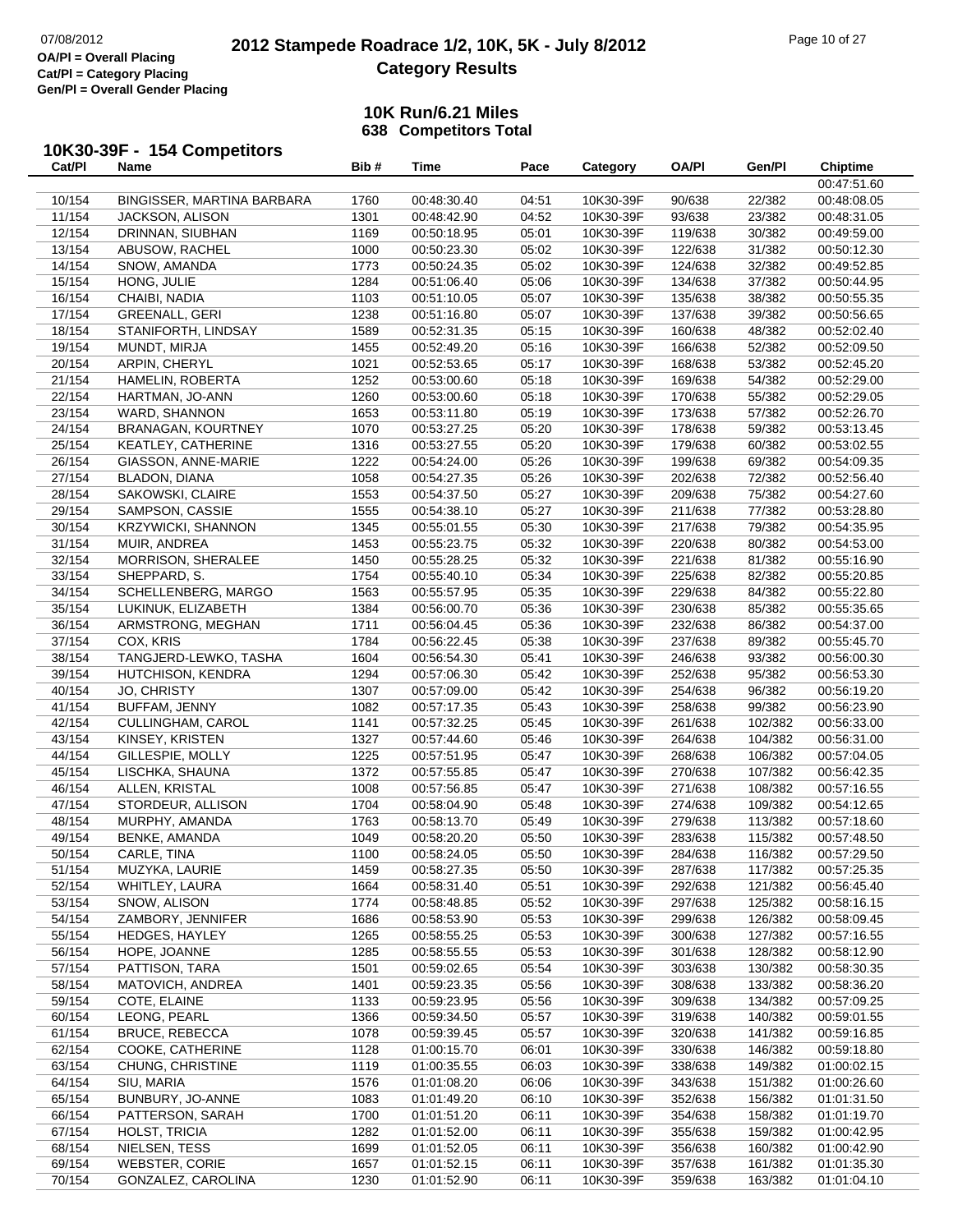# **2012 Stampede Roadrace 1/2, 10K, 5K - July 8/2012** 07/08/2012 Page 11 of 27 **Category Results**

|         | 10K30-39F - 154 Competitors |      |             |       |           |              |         |                 |
|---------|-----------------------------|------|-------------|-------|-----------|--------------|---------|-----------------|
| Cat/PI  | Name                        | Bib# | Time        | Pace  | Category  | <b>OA/PI</b> | Gen/Pl  | <b>Chiptime</b> |
| 71/154  | <b>KARVINEN, TRISHA</b>     | 1312 | 01:01:58.55 | 06:11 | 10K30-39F | 362/638      | 166/382 | 01:00:53.50     |
| 72/154  | <b>BENSMILLER, KRISTA</b>   | 1052 | 01:02:09.65 | 06:12 | 10K30-39F | 366/638      | 167/382 | 01:01:48.50     |
| 73/154  | DAIGLE, LISE                | 1143 | 01:02:23.50 | 06:14 | 10K30-39F | 369/638      | 170/382 | 01:01:09.20     |
| 74/154  | BARBER, SHAUNNA             | 1031 | 01:03:14.25 | 06:19 | 10K30-39F | 379/638      | 176/382 | 01:02:52.85     |
| 75/154  | <b>WESTON, LORI</b>         | 1660 | 01:03:14.90 | 06:19 | 10K30-39F | 380/638      | 177/382 | 01:01:35.40     |
| 76/154  | OLLINGER, LAURIE ANN        | 1482 | 01:03:20.65 | 06:20 | 10K30-39F | 382/638      | 179/382 | 01:03:03.25     |
| 77/154  | ARMENTA, KRISTI             | 1019 | 01:03:26.80 | 06:20 | 10K30-39F | 383/638      | 180/382 | 01:02:59.10     |
| 78/154  | LYNCH, TARAH                | 1385 | 01:03:35.70 | 06:21 | 10K30-39F | 387/638      | 181/382 | 01:02:25.90     |
| 79/154  | POZZO, RENEE                | 1515 | 01:03:56.35 | 06:23 | 10K30-39F | 390/638      | 183/382 | 01:02:01.65     |
| 80/154  | ZWICKER, SHAUNA             | 1692 | 01:04:11.05 | 06:25 | 10K30-39F | 394/638      | 187/382 | 01:03:16.45     |
| 81/154  | MALHOTRA, VERONICA          | 1394 | 01:04:21.00 | 06:26 | 10K30-39F | 396/638      | 189/382 | 01:02:55.30     |
| 82/154  | <b>VERKLAND, NISSA</b>      | 1637 | 01:04:39.35 | 06:27 | 10K30-39F | 401/638      | 191/382 | 01:02:36.35     |
| 83/154  | JUDD, JODIE                 | 1310 | 01:04:43.25 | 06:28 | 10K30-39F | 402/638      | 192/382 | 01:04:17.15     |
| 84/154  | THIESSEN, CHRISTA           | 1612 | 01:04:44.10 | 06:28 | 10K30-39F | 403/638      | 193/382 | 01:04:39.00     |
| 85/154  | DAVID, JODI                 | 1736 | 01:04:49.90 | 06:28 | 10K30-39F | 406/638      | 195/382 | 01:03:51.95     |
| 86/154  | GAMBLE, MANDY               | 1214 | 01:04:56.55 | 06:29 | 10K30-39F | 408/638      | 197/382 | 01:03:33.75     |
| 87/154  | SKOLL, JENNIFER             | 1578 | 01:05:03.85 | 06:30 | 10K30-39F | 410/638      | 198/382 | 01:03:49.60     |
| 88/154  | MYRONYK, ANDREA             | 1460 | 01:05:10.25 | 06:31 | 10K30-39F | 413/638      | 200/382 | 01:03:18.95     |
| 89/154  | ZUCZEK, ANETA               | 1691 | 01:05:27.95 | 06:32 | 10K30-39F | 420/638      | 205/382 | 01:04:31.25     |
| 90/154  | CHASSAGNE, JULIE            | 1113 | 01:05:55.60 | 06:35 | 10K30-39F | 427/638      | 209/382 | 01:05:23.70     |
| 91/154  | MILLS, ROBYN                | 1435 | 01:06:04.70 | 06:36 | 10K30-39F | 428/638      | 210/382 | 01:05:56.40     |
| 92/154  | TEGHTMEYER, NANCY           | 1705 | 01:06:17.05 | 06:37 | 10K30-39F | 431/638      | 213/382 | 01:05:24.70     |
| 93/154  | SNELL, DIANA                | 1585 | 01:06:18.35 | 06:37 | 10K30-39F | 432/638      | 214/382 | 01:05:53.90     |
| 94/154  | LAVECK, STEPHANIE           | 1359 | 01:06:25.75 | 06:38 | 10K30-39F | 434/638      | 215/382 | 01:04:56.60     |
| 95/154  | TAN, SHET FERN              | 1603 | 01:06:35.55 | 06:39 | 10K30-39F | 437/638      | 218/382 | 01:05:19.95     |
| 96/154  | MORGAN, DEANNE              | 1445 | 01:06:49.55 | 06:40 | 10K30-39F | 445/638      | 225/382 | 01:05:48.35     |
| 97/154  | LEE, CHARISSA               | 1361 | 01:07:13.35 | 06:43 | 10K30-39F | 449/638      | 228/382 | 01:05:35.30     |
| 98/154  | THORNTON, GINA              | 1742 | 01:07:13.50 | 06:43 | 10K30-39F | 450/638      | 229/382 | 01:05:20.10     |
| 99/154  | KLUGE, SARA                 | 1786 | 01:07:13.95 | 06:43 | 10K30-39F | 451/638      | 230/382 | 01:06:12.95     |
| 100/154 | ROBERTSON, WENDY            | 1541 | 01:07:15.25 | 06:43 | 10K30-39F | 453/638      | 231/382 | 01:06:41.45     |
| 101/154 | <b>TESSIER, MELANIE</b>     | 1611 | 01:07:19.10 | 06:43 | 10K30-39F | 454/638      | 232/382 | 01:07:14.40     |
| 102/154 | ROA-YAREMKOWYCZ, TASHA      | 1535 | 01:07:20.90 | 06:44 | 10K30-39F | 457/638      | 235/382 | 01:06:48.00     |
| 103/154 | JOHN, MARTINA               | 1308 | 01:07:21.00 | 06:44 | 10K30-39F | 458/638      | 236/382 | 01:06:28.35     |
| 104/154 | BARTEK, IVA                 | 1035 | 01:07:21.30 | 06:44 | 10K30-39F | 459/638      | 237/382 | 01:06:28.90     |
| 105/154 | MCRAE, LESLIE               | 1429 | 01:07:32.80 | 06:45 | 10K30-39F | 463/638      | 239/382 | 01:06:47.80     |
| 106/154 | DAS GUPTA, TANU             | 1149 | 01:07:54.05 | 06:47 | 10K30-39F | 467/638      | 243/382 | 01:06:59.25     |
| 107/154 | LINDERMAN, SHEENA           | 1369 | 01:07:56.05 | 06:47 | 10K30-39F | 468/638      | 244/382 | 01:07:33.70     |
| 108/154 | TEDD, TAMARA                | 1608 | 01:08:08.60 | 06:48 | 10K30-39F | 470/638      | 246/382 | 01:07:49.40     |
| 109/154 | PIAMONTE, CECILIA           | 1507 | 01:08:12.75 | 06:49 | 10K30-39F | 472/638      | 248/382 | 01:07:53.25     |
| 110/154 | SAGAN, NICOLE               | 1777 | 01:08:14.05 | 06:49 | 10K30-39F | 473/638      | 249/382 | 01:06:59.45     |
| 111/154 | HELSEN, GWEN                | 1268 | 01:08:48.20 | 06:52 | 10K30-39F | 478/638      | 253/382 | 01:07:13.30     |
| 112/154 | THOMPSON, KARIANNE          | 1615 | 01:08:48.30 | 06:52 | 10K30-39F | 479/638      | 254/382 | 01:07:13.90     |
| 113/154 | <b>BROOKER, SHANNON</b>     | 1075 | 01:08:55.95 | 06:53 | 10K30-39F | 480/638      | 255/382 | 01:07:19.05     |
| 114/154 | PARKS, NICOLE               | 1492 | 01:09:18.55 | 06:55 | 10K30-39F | 484/638      | 257/382 | 01:08:48.35     |
| 115/154 | KWOK, OLIVE                 | 1352 | 01:09:20.95 | 06:56 | 10K30-39F | 485/638      | 258/382 | 01:07:48.65     |
| 116/154 | <b>KLASSEN, CHRISTINE</b>   | 1329 | 01:09:20.95 | 06:56 | 10K30-39F | 486/638      | 259/382 | 01:08:19.65     |
| 117/154 | SLEILATY, JULIE             | 1744 | 01:09:25.90 | 06:56 | 10K30-39F | 488/638      | 261/382 | 01:07:30.00     |
| 118/154 | NIELSEN, JANET              | 1472 | 01:09:53.20 | 06:59 | 10K30-39F | 492/638      | 263/382 | 01:08:54.80     |
| 119/154 | WHITE, CHRISTA              | 1662 | 01:10:04.75 | 07:00 | 10K30-39F | 494/638      | 264/382 | 01:09:22.50     |
| 120/154 | <b>BREEN, HEATHER</b>       | 1073 | 01:10:11.25 | 07:01 | 10K30-39F | 495/638      | 265/382 | 01:09:20.85     |
| 121/154 | SANDERS, KERRI              | 1558 | 01:10:13.70 | 07:01 | 10K30-39F | 497/638      | 267/382 | 01:09:17.40     |
| 122/154 | NEWMAN, CANDACE             | 1466 | 01:10:27.45 | 07:02 | 10K30-39F | 503/638      | 273/382 | 01:09:39.45     |
| 123/154 | BRAUNBERGER, DANA           | 1753 | 01:10:27.60 | 07:02 | 10K30-39F | 504/638      | 274/382 | 01:09:40.45     |
| 124/154 | LEIVA, ERINA                | 1364 | 01:10:33.45 | 07:03 | 10K30-39F | 506/638      | 275/382 | 01:08:56.65     |
| 125/154 | DESROCHERS, JANE            | 1159 | 01:10:34.85 | 07:03 | 10K30-39F | 507/638      | 276/382 | 01:08:28.45     |
| 126/154 | CHANG, AGNES                | 1110 | 01:11:18.90 | 07:07 | 10K30-39F | 519/638      | 282/382 | 01:09:46.30     |
| 127/154 | LEE, ERIN                   | 1363 | 01:11:42.30 | 07:10 | 10K30-39F | 523/638      | 284/382 | 01:10:59.10     |
| 128/154 | HENHEFFER, BRANDI           | 1270 | 01:12:07.30 | 07:12 | 10K30-39F | 532/638      | 292/382 | 01:12:00.05     |
| 129/154 | GAGNE, SYLVIE               | 1210 | 01:13:37.15 | 07:21 | 10K30-39F | 553/638      | 307/382 | 01:13:26.80     |
| 130/154 | DANARD, ADRIANA             | 1147 | 01:13:55.70 | 07:23 | 10K30-39F | 559/638      | 311/382 | 01:12:59.45     |
| 131/154 | ABUSOW, YVONNE              | 1001 | 01:14:07.25 | 07:24 | 10K30-39F | 561/638      | 313/382 | 01:13:54.25     |
| 132/154 | ZJALIC, MEGAN               | 1688 | 01:14:30.20 | 07:27 | 10K30-39F | 562/638      | 314/382 | 01:12:48.60     |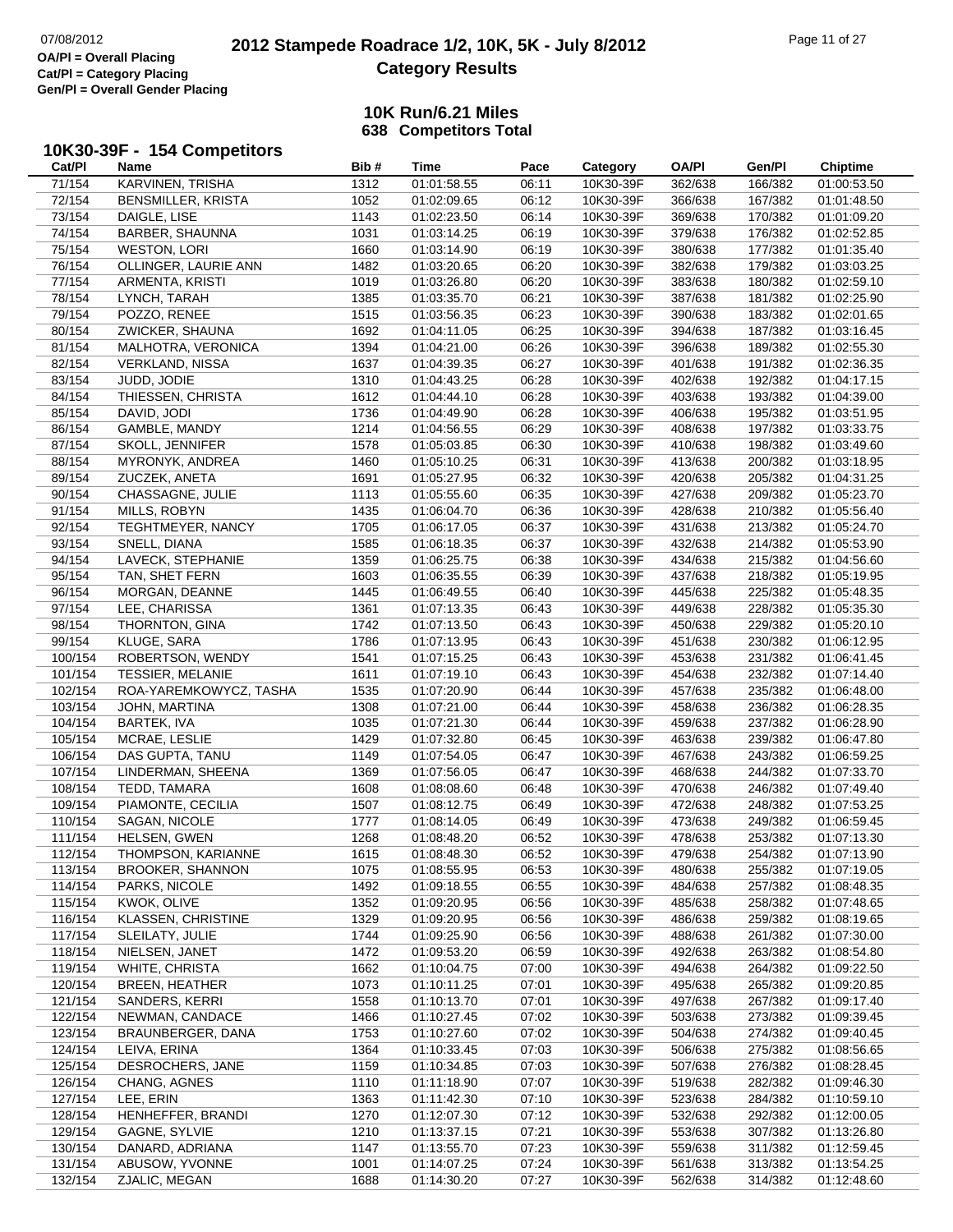# **2012 Stampede Roadrace 1/2, 10K, 5K - July 8/2012** 07/08/2012 Page 12 of 27 **Category Results**

|         | 10K30-39F - 154 Competitors  |        |             |       |           |              |         |                 |
|---------|------------------------------|--------|-------------|-------|-----------|--------------|---------|-----------------|
| Cat/PI  | Name                         | Bib #  | Time        | Pace  | Category  | <b>OA/PI</b> | Gen/Pl  | <b>Chiptime</b> |
| 133/154 | TRAIGER, ELIZABETH           | 1624   | 01:14:34.30 | 07:27 | 10K30-39F | 563/638      | 315/382 | 01:13:05.75     |
| 134/154 | RAUGUST, SHAUNA              | 1524   | 01:14:59.05 | 07:29 | 10K30-39F | 567/638      | 319/382 | 01:14:22.85     |
| 135/154 | DOBIASOVA, DANUSE            | $1162$ | 01:15:53.20 | 07:35 | 10K30-39F | 573/638      | 324/382 | 01:15:50.20     |
| 136/154 | CARPENTER, MELANIE           | 1101   | 01:16:27.40 | 07:38 | 10K30-39F | 577/638      | 328/382 | 01:15:06.75     |
| 137/154 | MOLINA, ANN                  | 1439   | 01:16:27.45 | 07:38 | 10K30-39F | 578/638      | 329/382 | 01:15:05.85     |
| 138/154 | TOEWS, JANICE                | 1619   | 01:17:25.70 | 07:44 | 10K30-39F | 584/638      | 334/382 | 01:17:08.70     |
| 139/154 | LOBB, KIRSTEN                | 1374   | 01:18:26.45 | 07:50 | 10K30-39F | 589/638      | 338/382 | 01:17:09.35     |
| 140/154 | <b>HISTON, KARIN</b>         | 1280   | 01:18:42.20 | 07:52 | 10K30-39F | 592/638      | 341/382 | 01:17:13.40     |
| 141/154 | CHAN, JESSICA                | 1108   | 01:19:05.30 | 07:54 | 10K30-39F | 595/638      | 344/382 | 01:17:19.40     |
| 142/154 | HUGHES, SARAH                | 1291   | 01:19:47.70 | 07:58 | 10K30-39F | 596/638      | 345/382 | 01:18:06.85     |
| 143/154 | <b>BEGIN, CAROLINE</b>       | 1042   | 01:19:52.95 | 07:59 | 10K30-39F | 597/638      | 346/382 | 01:18:20.85     |
| 144/154 | SWANSON, SHARLA              | 1600   | 01:19:53.25 | 07:59 | 10K30-39F | 598/638      | 347/382 | 01:18:22.05     |
| 145/154 | ERICKSON, KARILYNN           | 1180   | 01:22:10.65 | 08:13 | 10K30-39F | 603/638      | 352/382 | 01:21:09.40     |
| 146/154 | HEBERT, LYNDSAY              | 1743   | 01:22:41.85 | 08:16 | 10K30-39F | 605/638      | 354/382 | 01:20:46.35     |
| 147/154 | <b>WHITAKER, CINDY</b>       | 1661   | 01:24:48.15 | 08:28 | 10K30-39F | 611/638      | 358/382 | 01:22:57.50     |
| 148/154 | THOMAS, JILL                 | 1614   | 01:32:07.35 | 09:12 | 10K30-39F | 616/638      | 362/382 | 01:30:35.20     |
| 149/154 | GONZALES, SONIA              | 1229   | 01:36:29.15 | 09:38 | 10K30-39F | 623/638      | 368/382 | 01:35:28.15     |
| 150/154 | CAIRNS, ALLISON              | 1090   | 01:37:44.60 | 09:46 | 10K30-39F | 628/638      | 372/382 | 01:36:25.20     |
| 151/154 | TAYLOR, LAURIE               | 1730   | 01:39:59.80 | 09:59 | 10K30-39F | 633/638      | 377/382 | 01:37:58.90     |
| 152/154 | HERRMANN, CHRISTY            | 1274   | 01:40:45.65 | 10:04 | 10K30-39F | 634/638      | 378/382 | 01:38:41.45     |
| 153/154 | PLOUFFE, VICTORIA            | 1724   | 01:40:45.85 | 10:04 | 10K30-39F | 635/638      | 379/382 | 01:38:40.75     |
| 154/154 | FINGLER, ERIN                | 1192   | 01:49:04.25 | 10:54 | 10K30-39F | 638/638      | 382/382 | 01:47:14.60     |
|         | 10K30-39M - 80 Competitors   |        |             |       |           |              |         |                 |
| Cat/PI  | Name                         | Bib#   | Time        | Pace  | Category  | <b>OA/PI</b> | Gen/Pl  | <b>Chiptime</b> |
| 1/80    | JENSEN, SCOTT                | 1305   | 00:34:26.10 | 03:26 | 10K30-39M | 1/638        | 1/256   | 00:34:25.80     |
| 2/80    | TWA, RYAN                    | 1629   | 00:35:12.15 | 03:31 | 10K30-39M | 4/638        | 4/256   | 00:35:08.45     |
| 3/80    | SWANSON, AARON               | 1759   | 00:35:30.85 | 03:33 | 10K30-39M | 7/638        | 7/256   | 00:35:29.60     |
| 4/80    | PULLEN, NOEL                 | 1516   | 00:37:01.50 | 03:42 | 10K30-39M | 8/638        | 8/256   | 00:37:00.85     |
| 5/80    | <b>BRADFORD, KEITH</b>       | 1069   | 00:39:02.05 | 03:54 | 10K30-39M | 12/638       | 10/256  | 00:38:59.65     |
| 6/80    | MACEACHERN, PAUL             | 1745   | 00:39:31.55 | 03:57 | 10K30-39M | 13/638       | 11/256  | 00:39:24.75     |
| 7/80    | COOKE, IAN                   | 1129   | 00:39:34.45 | 03:57 | 10K30-39M | 14/638       | 12/256  | 00:37:20.55     |
| 8/80    | LUKINUK, BRENDT              | 1383   | 00:39:45.95 | 03:58 | 10K30-39M | 15/638       | 13/256  | 00:39:42.75     |
| 9/80    | <b>BRANAGAN, STUART</b>      | 1071   | 00:42:29.00 | 04:14 | 10K30-39M | 26/638       | 22/256  | 00:42:15.95     |
| 10/80   | COLEMAN, MARK                | 1124   | 00:42:32.55 | 04:15 | 10K30-39M | 27/638       | 23/256  | 00:42:26.35     |
| 11/80   | <b>FISHER, MICHAEL</b>       | 1194   | 00:43:25.85 | 04:20 | 10K30-39M | 33/638       | 28/256  | 00:43:19.40     |
| 12/80   | BESSO, JAMIE                 | 1055   | 00:43:29.00 | 04:20 | 10K30-39M | 35/638       | 30/256  | 00:43:25.10     |
| 13/80   | MCKAY, JON                   | 1417   | 00:43:59.50 | 04:23 | 10K30-39M | 40/638       | 35/256  | 00:43:53.70     |
| 14/80   | HEBERT, JEREMY               | 1264   | 00:44:46.40 | 04:28 | 10K30-39M | 46/638       | 40/256  | 00:44:03.55     |
| 15/80   | KLASSEN, SHANE               | 1330   | 00:44:49.00 | 04:28 | 10K30-39M | 47/638       | 41/256  | 00:44:18.30     |
| 16/80   | ANCELIN, RYAN                | 1756   | 00:45:34.45 | 04:33 | 10K30-39M | 53/638       | 46/256  | 00:45:03.25     |
| 17/80   | STEWART, DARREN              | 580    | 00:45:36.30 | 04:33 | 10K30-39M | 54/638       | 47/256  | 00:45:26.20     |
| 18/80   | VLASOV, ANATOLY              | 1639   | 00:46:12.25 | 04:37 | 10K30-39M | 63/638       | 52/256  | 00:46:06.15     |
| 19/80   | DONG, MANSON                 | 1164   | 00:47:36.85 | 04:45 | 10K30-39M | 73/638       | 55/256  | 00:47:03.15     |
| 20/80   | <b>CHARRETT, CHRISTOPHER</b> | 1111   | 00:47:47.50 | 04:46 | 10K30-39M | 76/638       | 57/256  | 00:47:09.20     |
| 21/80   | OSMOND, GREGORY              | 1484   | 00:48:25.90 | 04:50 | 10K30-39M | 87/638       | 66/256  | 00:47:47.60     |
| 22/80   | DALEBOZIK, NICHOLAS          | 1144   | 00:48:28.95 | 04:50 | 10K30-39M | 89/638       | 68/256  | 00:48:03.90     |
| 23/80   | <b>BUNTING, AARON</b>        | 1085   | 00:48:45.35 | 04:52 | 10K30-39M | 94/638       | 71/256  | 00:48:24.95     |
| 24/80   | TOMEI, LUCAS                 | 1620   | 00:48:58.95 | 04:53 | 10K30-39M | 96/638       | 72/256  | 00:48:38.80     |
| 25/80   | MCGHEE, SCOTT                | 1416   | 00:49:04.65 | 04:54 | 10K30-39M | 97/638       | 73/256  | 00:48:34.70     |
| 26/80   | GREY, GABRIEL                | 1242   | 00:49:05.05 | 04:54 | 10K30-39M | 98/638       | 74/256  | 00:48:57.15     |
| 27/80   | METHOT, ALEX                 | 1776   | 00:49:23.05 | 04:56 | 10K30-39M | 101/638      | 75/256  | 00:49:07.10     |
| 28/80   | RUSSELL, DOUGLAS             | 1712   | 00:49:23.80 | 04:56 | 10K30-39M | 102/638      | 76/256  | 00:48:50.00     |
| 29/80   | JENKINS, KENT                | 1304   | 00:49:39.25 | 04:57 | 10K30-39M | 108/638      | 82/256  | 00:48:49.45     |
| 30/80   | GARCIA, DENNIS               | 1218   | 00:49:43.25 | 04:58 | 10K30-39M | 110/638      | 83/256  | 00:47:45.25     |
| 31/80   | JOHNSON, ROB                 | 1536   | 00:50:06.15 | 05:00 | 10K30-39M | 114/638      | 86/256  | 00:49:49.30     |
| 32/80   | <b>BUNBURY, TYLER</b>        | 1084   | 00:50:18.80 | 05:01 | 10K30-39M | 118/638      | 89/256  | 00:50:02.70     |
| 33/80   | <b>BARG, ANDREW</b>          | 1014   | 00:50:52.05 | 05:05 | 10K30-39M | 129/638      | 95/256  | 00:49:46.85     |
| 34/80   | <b>BROOKSON, TRAVIS</b>      | 1053   | 00:51:02.90 | 05:06 | 10K30-39M | 133/638      | 97/256  | 00:50:18.00     |
| 35/80   | YOUNG, KEVIN                 | 1683   | 00:51:22.55 | 05:08 | 10K30-39M | 141/638      | 100/256 | 00:50:55.35     |
| 36/80   | WARD, ANDREW                 | 1649   | 00:51:38.15 | 05:09 | 10K30-39M | 144/638      | 102/256 | 00:51:16.85     |
| 37/80   | FUREY, COLUM                 | 1207   | 00:51:48.00 | 05:10 | 10K30-39M | 146/638      | 103/256 | 00:50:56.65     |
| 38/80   | SHARIF, OMEED                | 1572   | 00:52:15.95 | 05:13 | 10K30-39M | 153/638      | 107/256 | 00:51:23.35     |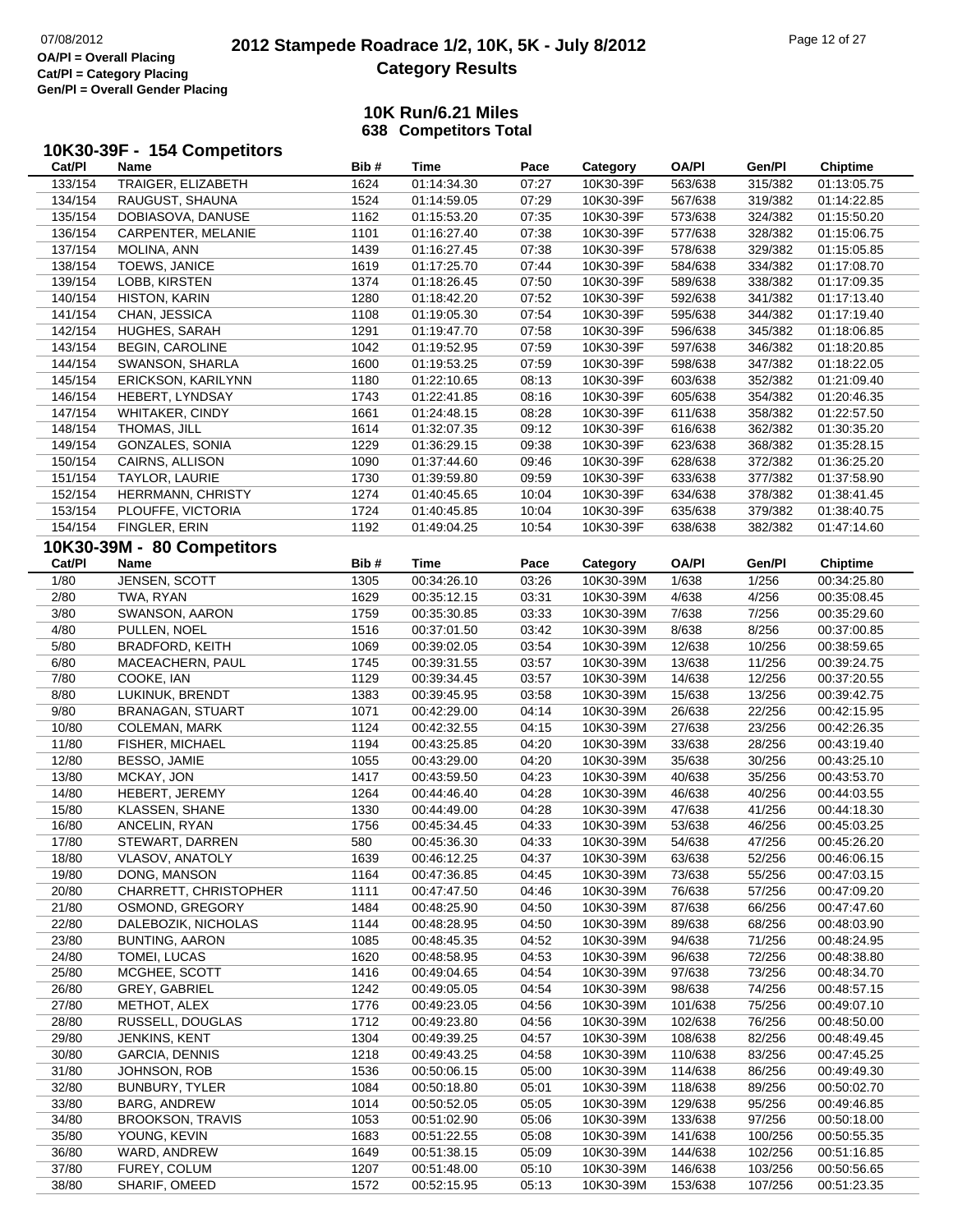# **2012 Stampede Roadrace 1/2, 10K, 5K - July 8/2012** 07/08/2012 Page 13 of 27 **Category Results**

| 10K30-39M - 80 Competitors |
|----------------------------|

| Cat/PI | Name                       | Bib# | Time        | Pace  | Category  | <b>OA/PI</b> | Gen/Pl  | <b>Chiptime</b> |
|--------|----------------------------|------|-------------|-------|-----------|--------------|---------|-----------------|
| 39/80  | GREEN, JOHN                | 1237 | 00:52:29.60 | 05:14 | 10K30-39M | 158/638      | 111/256 | 00:51:10.50     |
| 40/80  | <b>KRZYWICKI, JACEK</b>    | 1344 | 00:53:04.65 | 05:18 | 10K30-39M | 172/638      | 116/256 | 00:52:39.25     |
| 41/80  | GRADY, MATT                | 1697 | 00:53:22.85 | 05:20 | 10K30-39M | 175/638      | 117/256 | 00:52:57.65     |
| 42/80  | SCHEUERMAN, BRAD           | 1702 | 00:53:24.30 | 05:20 | 10K30-39M | 176/638      | 118/256 | 00:53:12.45     |
| 43/80  | KAWAKAMI, JUN              | 1314 | 00:53:27.85 | 05:20 | 10K30-39M | 180/638      | 120/256 | 00:53:07.15     |
| 44/80  | GAMBLE, SCOTT              | 1215 | 00:53:44.10 | 05:22 | 10K30-39M | 183/638      | 121/256 | 00:52:20.55     |
| 45/80  | TIGLEY, WILL               | 1617 | 00:53:47.15 | 05:22 | 10K30-39M | 186/638      | 124/256 | 00:53:39.60     |
| 46/80  | SUBERLAK, ANTON Q.         | 1117 | 00:54:02.95 | 05:24 | 10K30-39M | 191/638      | 128/256 | 00:53:26.55     |
| 47/80  | <b>BOURGET, FRANCOIS</b>   | 1065 | 00:54:36.70 | 05:27 | 10K30-39M | 205/638      | 132/256 | 00:54:23.50     |
| 48/80  | HARDER, MIKE               | 1259 | 00:54:41.90 | 05:28 | 10K30-39M | 213/638      | 136/256 | 00:53:39.85     |
| 49/80  | MACLEOD, ROB               | 1781 | 00:54:44.05 | 05:28 | 10K30-39M | 214/638      | 137/256 | 00:53:00.75     |
| 50/80  | ADAIR, COLIN               | 1393 | 00:55:13.15 | 05:31 | 10K30-39M | 218/638      | 139/256 | 00:54:08.05     |
| 51/80  | MACKIE, PAT                | 1389 | 00:56:35.35 | 05:39 | 10K30-39M | 241/638      | 150/256 | 00:55:07.35     |
| 52/80  | PATTISON, KEVIN            | 1500 | 00:56:57.25 | 05:41 | 10K30-39M | 247/638      | 154/256 | 00:56:24.75     |
| 53/80  | <b>WEARE, KENT</b>         | 1755 | 00:57:01.30 | 05:42 | 10K30-39M | 250/638      | 156/256 | 00:56:37.70     |
| 54/80  | PAHL, CAM                  | 1489 | 00:57:03.50 | 05:42 | 10K30-39M | 251/638      | 157/256 | 00:56:01.10     |
| 55/80  | MCCLELLAN, SHAYNE          | 1407 | 00:57:07.55 | 05:42 | 10K30-39M | 253/638      | 158/256 | 00:55:26.70     |
| 56/80  | CARR, CHRIS                | 1102 | 00:57:51.80 | 05:47 | 10K30-39M | 267/638      | 162/256 | 00:57:03.55     |
| 57/80  | CHAMBERLAIN, DARRELL       | 1105 | 00:58:24.45 | 05:50 | 10K30-39M | 286/638      | 170/256 | 00:58:17.40     |
| 58/80  | ROBERTS, PAUL              | 1539 | 00:59:25.20 | 05:56 | 10K30-39M | 311/638      | 176/256 | 00:58:48.35     |
| 59/80  | HILDEBRANDT, KURTIS        | 1277 | 00:59:29.75 | 05:56 | 10K30-39M | 315/638      | 177/256 | 00:58:33.85     |
| 60/80  | MACPHERSON, ANDREW         | 1391 | 00:59:56.80 | 05:59 | 10K30-39M | 323/638      | 181/256 | 00:59:09.40     |
| 61/80  | <b>GAGNON, ERIC</b>        | 1211 | 01:00:09.20 | 06:00 | 10K30-39M | 328/638      | 183/256 | 00:58:26.70     |
| 62/80  | ZAHARA, RYAN               | 1685 | 01:00:18.65 | 06:01 | 10K30-39M | 331/638      | 185/256 | 00:59:09.35     |
| 63/80  | VALENZUELA, CARLOS         | 1630 | 01:00:55.60 | 06:05 | 10K30-39M | 340/638      | 190/256 | 01:00:07.35     |
| 64/80  | CHEE, ALEX                 | 1115 | 01:02:32.95 | 06:15 | 10K30-39M | 374/638      | 200/256 | 01:00:38.55     |
| 65/80  | DALLAIRE, JASON            | 1145 | 01:02:50.95 | 06:17 | 10K30-39M | 378/638      | 203/256 | 01:02:19.00     |
| 66/80  | ARMENTA, BEN               | 1018 | 01:03:26.80 | 06:20 | 10K30-39M | 384/638      | 204/256 | 01:03:00.05     |
| 67/80  | DATTA, NEEL                | 1150 | 01:04:24.45 | 06:26 | 10K30-39M | 398/638      | 208/256 | 01:03:18.45     |
| 68/80  | BRAR, MANTAJ               | 1072 | 01:04:24.95 | 06:26 | 10K30-39M | 399/638      | 209/256 | 01:03:18.75     |
| 69/80  | FULKER, ADAM               | 1204 | 01:04:27.05 | 06:26 | 10K30-39M | 400/638      | 210/256 | 01:02:17.85     |
| 70/80  | JANSSEN, THORBEN           | 1302 | 01:06:21.20 | 06:38 | 10K30-39M | 433/638      | 219/256 | 01:06:03.30     |
| 71/80  | KLUGE, CONRAD              | 1787 | 01:07:14.70 | 06:43 | 10K30-39M | 452/638      | 222/256 | 01:06:13.10     |
| 72/80  | MCKAY, SCOTT               | 1418 | 01:07:32.65 | 06:45 | 10K30-39M | 462/638      | 224/256 | 01:06:46.35     |
| 73/80  | RAMESSAR, RANDY            | 1521 | 01:09:16.80 | 06:55 | 10K30-39M | 483/638      | 227/256 | 01:08:06.50     |
| 74/80  | MINCHIN, MICHAEL           | 1438 | 01:10:30.15 | 07:03 | 10K30-39M | 505/638      | 231/256 | 01:08:42.05     |
| 75/80  | <b>WARREN, MATT</b>        | 1402 | 01:10:49.25 | 07:04 | 10K30-39M | 511/638      | 233/256 | 01:09:59.00     |
| 76/80  | <b>BESWICK, MATTHEW</b>    | 1056 | 01:11:38.85 | 07:09 | 10K30-39M | 522/638      | 239/256 | 01:09:57.85     |
| 77/80  | ZJALIC, ZDRAVKO            | 1689 | 01:11:49.95 | 07:10 | 10K30-39M | 526/638      | 240/256 | 01:10:08.05     |
| 78/80  | KOIZUMI, JAMES             | 1333 | 01:12:53.85 | 07:17 | 10K30-39M | 538/638      | 242/256 | 01:11:53.95     |
| 79/80  | HOWES, TONY                | 1290 | 01:13:17.90 | 07:19 | 10K30-39M | 545/638      | 245/256 | 01:11:47.65     |
| 80/80  | MENARD, DENIS              | 1432 | 01:16:28.10 | 07:38 | 10K30-39M | 579/638      | 250/256 | 01:14:32.20     |
|        |                            |      |             |       |           |              |         |                 |
|        | 10K40-49F - 71 Competitors |      |             |       |           |              |         |                 |
| Cat/PI | Name                       | Bib# | <b>Time</b> | Pace  | Category  | <b>OA/PI</b> | Gen/Pl  | Chiptime        |
| 1/71   | PATTERSON, JANICE          | 1497 | 00:41:15.60 | 04:07 | 10K40-49F | 20/638       | 4/382   | 00:41:12.70     |
| 2/71   | ANDERSON, JOANNE           | 1011 | 00:45:48.00 | 04:34 | 10K40-49F | 57/638       | 10/382  | 00:45:39.55     |
| 3/71   | HENRY, SHANNON             | 1272 | 00:46:36.25 | 04:39 | 10K40-49F | 66/638       | 13/382  | 00:46:23.95     |
| 4/71   | TRIMBLE, PATTY             | 1626 | 00:47:02.45 | 04:42 | 10K40-49F | 70/638       | 16/382  | 00:46:54.30     |
| 5/71   | LINDSAY, CHERYL            | 1370 | 00:47:23.55 | 04:44 | 10K40-49F | 71/638       | 17/382  | 00:47:18.70     |
| 6/71   | KATCHMAR, DOREEN           | 1698 | 00:50:35.75 | 05:03 | 10K40-49F | 126/638      | 33/382  | 00:50:25.80     |
| 7/71   | JOHNSON, SHAUNA            | 1309 | 00:50:50.30 | 05:05 | 10K40-49F | 128/638      | 34/382  | 00:50:34.35     |
| 8/71   | CHAN, JENNY                | 1107 | 00:50:53.45 | 05:05 | 10K40-49F | 130/638      | 35/382  | 00:50:44.60     |
| 9/71   | MACEACHERN, CARLA          | 1387 | 00:51:00.65 | 05:06 | 10K40-49F | 132/638      | 36/382  | 00:50:45.65     |
| 10/71  | PIPELLA, TARA              | 1509 | 00:51:21.85 | 05:08 | 10K40-49F | 140/638      | 41/382  | 00:51:16.70     |
| 11/71  | <b>EAST, ROSEMARY</b>      | 1212 | 00:51:25.85 | 05:08 | 10K40-49F | 142/638      | 42/382  | 00:51:23.65     |
| 12/71  | MCFEELY, CATHY             | 1411 | 00:51:58.05 | 05:11 | 10K40-49F | 149/638      | 45/382  | 00:51:43.10     |
| 13/71  | <b>HAMILTON, PAIGE</b>     | 1253 | 00:52:21.00 | 05:14 | 10K40-49F | 155/638      | 47/382  | 00:52:02.80     |
| 14/71  | <b>WAGHORN, ALISON</b>     | 1642 | 00:52:33.95 | 05:15 | 10K40-49F | 162/638      | 49/382  | 00:52:15.20     |
| 15/71  | TIERNEY, NATASHA           | 1709 | 00:53:28.75 | 05:20 | 10K40-49F | 181/638      | 61/382  | 00:52:27.65     |
| 16/71  | RIEMANN, CAROLYNN          | 1533 | 00:53:29.60 | 05:20 | 10K40-49F | 182/638      | 62/382  | 00:53:00.70     |
| 17/71  | <b>BUCHANAN, KATHY</b>     | 1081 | 00:54:22.85 | 05:26 | 10K40-49F | 198/638      | 68/382  | 00:53:57.25     |
| 18/71  | MCNAUL, MAUREEN            | 1425 | 00:54:36.95 | 05:27 | 10K40-49F | 206/638      | 74/382  | 00:54:12.70     |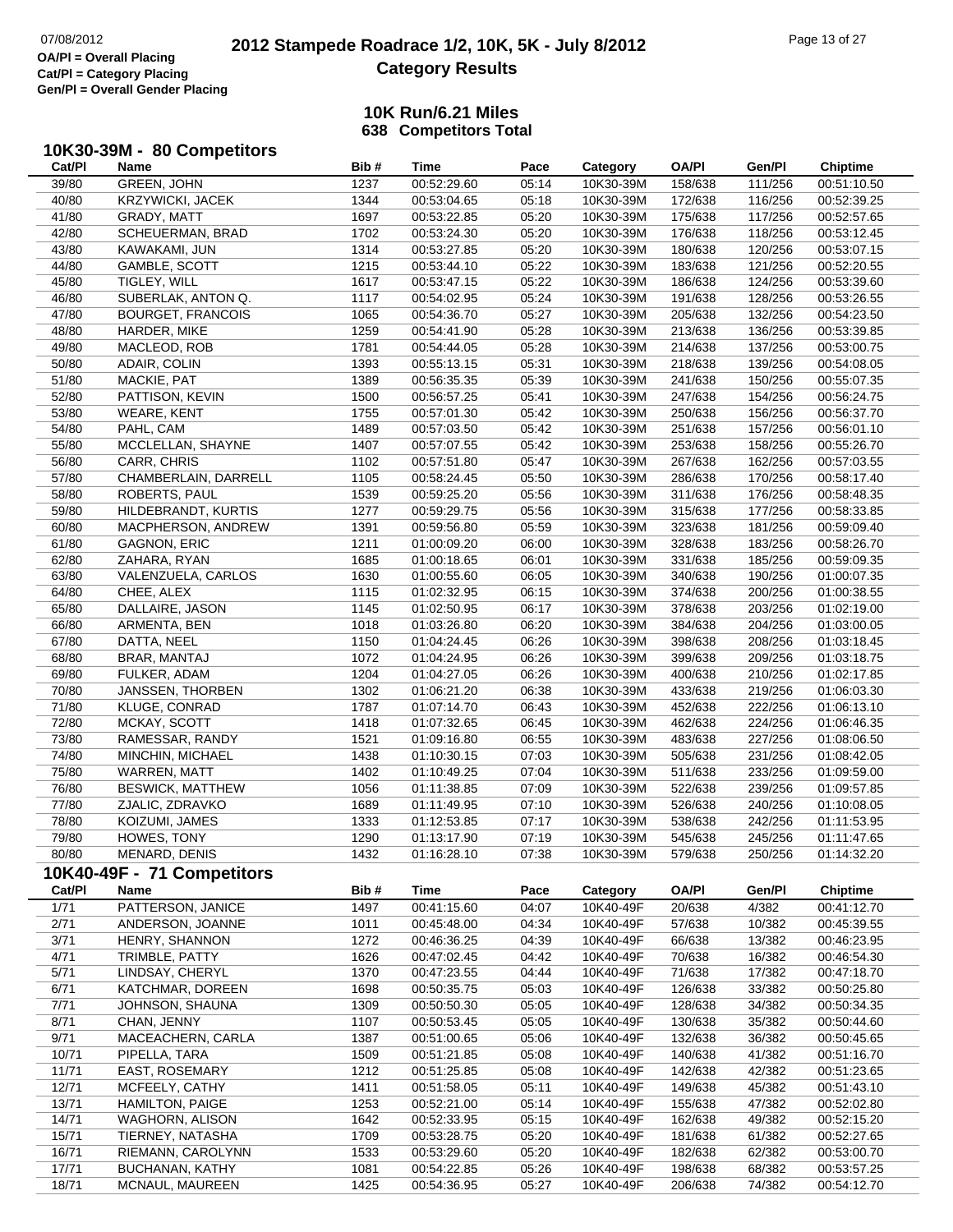# **2012 Stampede Roadrace 1/2, 10K, 5K - July 8/2012** 07/08/2012 Page 14 of 27 **Category Results**

|        | 10K40-49F - 71 Competitors |      |                            |       |           |              |         |                 |
|--------|----------------------------|------|----------------------------|-------|-----------|--------------|---------|-----------------|
| Cat/PI | Name                       | Bib# | Time                       | Pace  | Category  | <b>OA/PI</b> | Gen/Pl  | <b>Chiptime</b> |
| 19/71  | <b>WESA, BRENDA</b>        | 1659 | 00:56:19.25                | 05:37 | 10K40-49F | 234/638      | 87/382  | 00:55:42.75     |
| 20/71  | KUEHNER, MELISSA           | 1347 | 00:56:21.20                | 05:38 | 10K40-49F | 236/638      | 88/382  | 00:55:15.05     |
| 21/71  | AFFLECK HALL, LOUISE       | 1003 | 00:56:26.00                | 05:38 | 10K40-49F | 238/638      | 90/382  | 00:56:00.50     |
| 22/71  | PARK, LISA                 | 1491 | 00:57:20.80                | 05:44 | 10K40-49F | 260/638      | 101/382 | 00:57:19.30     |
| 23/71  | HEDGES, JO-ANN             | 1266 | 00:58:08.45                | 05:48 | 10K40-49F | 275/638      | 110/382 | 00:56:30.05     |
| 24/71  | NEWTON-WOWRYK, CATHARINE   | 1467 | 00:59:16.00                | 05:55 | 10K40-49F | 307/638      | 132/382 | 00:58:41.15     |
| 25/71  | VANDEN DOOL, GRACE         | 1635 | 00:59:30.00                | 05:57 | 10K40-49F | 316/638      | 139/382 | 00:59:17.30     |
| 26/71  | DRIEDGER, VALERIE          | 1695 | 00:59:55.75                | 05:59 | 10K40-49F | 322/638      | 142/382 | 00:58:25.65     |
| 27/71  | FORREST, KRISTINE          | 1199 | 00:59:59.85                | 05:59 | 10K40-49F | 324/638      | 143/382 | 00:58:20.70     |
| 28/71  | WATTIE, LORRAINE           | 1656 | 01:01:14.45                | 06:07 | 10K40-49F | 347/638      | 153/382 | 01:00:50.85     |
| 29/71  | HUNT, SHANA                | 1717 | 01:01:20.00                | 06:08 | 10K40-49F | 349/638      | 155/382 | 01:00:42.35     |
| 30/71  | ROBICHAUD, DEANNA          | 1542 | 01:01:50.00                | 06:11 | 10K40-49F | 353/638      | 157/382 | 01:01:45.65     |
| 31/71  | GIBBS, CHRIS               | 1223 | 01:01:52.65                | 06:11 | 10K40-49F | 358/638      | 162/382 | 01:01:05.70     |
| 32/71  | MATIAKIS, BARBARA          | 1748 | 01:01:56.30                | 06:11 | 10K40-49F | 361/638      | 165/382 | 01:00:59.60     |
| 33/71  | KEMP, ANITA                | 1323 | 01:02:24.70                | 06:14 | 10K40-49F | 370/638      | 171/382 | 01:01:45.20     |
| 34/71  | <b>BROEN, BARB</b>         | 1719 | 01:02:29.25                | 06:14 | 10K40-49F | 372/638      | 173/382 | 01:00:57.45     |
| 35/71  | BOWDEN, KATHRYN            | 1067 | 01:04:06.10                | 06:24 | 10K40-49F | 393/638      | 186/382 | 01:03:11.75     |
| 36/71  | SAMBORSKI, BRENDA          | 1554 | 01:04:50.20                | 06:29 | 10K40-49F | 407/638      | 196/382 | 01:04:38.30     |
|        |                            |      | 01:05:12.95                |       |           |              |         |                 |
| 37/71  | HALWAS, COLLEEN            | 1249 |                            | 06:31 | 10K40-49F | 416/638      | 202/382 | 01:03:22.35     |
| 38/71  | STEVENSON, KIM             | 1594 | 01:05:50.10                | 06:35 | 10K40-49F | 425/638      | 207/382 | 01:05:07.85     |
| 39/71  | <b>REICH, JANICE</b>       | 1528 | 01:06:12.65                | 06:37 | 10K40-49F | 429/638      | 211/382 | 01:05:33.65     |
| 40/71  | GAO, LISA                  | 1216 | 01:06:26.35                | 06:38 | 10K40-49F | 435/638      | 216/382 | 01:05:24.25     |
| 41/71  | MOUNTFORD, NIKKI           | 1452 | 01:06:39.45                | 06:39 | 10K40-49F | 439/638      | 220/382 | 01:05:41.05     |
| 42/71  | HANSEN, LORI               | 1257 | 01:06:48.35                | 06:40 | 10K40-49F | 442/638      | 223/382 | 01:05:19.30     |
| 43/71  | OLUND, LISA                | 1718 | 01:07:13.05                | 06:43 | 10K40-49F | 448/638      | 227/382 | 01:05:20.35     |
| 44/71  | <b>WEISS, KIMBERLY</b>     | 1658 | 01:07:20.45                | 06:44 | 10K40-49F | 455/638      | 233/382 | 01:06:11.05     |
| 45/71  | <b>BECKIE, JACQUIE</b>     | 1040 | 01:07:20.75                | 06:44 | 10K40-49F | 456/638      | 234/382 | 01:06:11.05     |
| 46/71  | MACLENNAN, KAREN           | 1390 | 01:07:41.35                | 06:46 | 10K40-49F | 465/638      | 241/382 | 01:06:25.40     |
| 47/71  | SCARBOROUGH, MICHELLE      | 1737 | 01:08:11.50                | 06:49 | 10K40-49F | 471/638      | 247/382 | 01:06:38.70     |
| 48/71  | CHAMPAGNE, SARAH           | 1106 | 01:08:20.20                | 06:50 | 10K40-49F | 474/638      | 250/382 | 01:07:32.65     |
| 49/71  | KUBASEK, GLENDA            | 1346 | 01:08:45.25                | 06:52 | 10K40-49F | 477/638      | 252/382 | 01:07:13.05     |
| 50/71  | RUDY, CAROL                | 1548 | 01:09:04.90                | 06:54 | 10K40-49F | 482/638      | 256/382 | 01:07:41.60     |
| 51/71  | ARCHAMBAULT, MICHELLE      | 1017 | 01:09:32.40                | 06:57 | 10K40-49F | 489/638      | 262/382 | 01:07:17.90     |
| 52/71  | MOLITOR, RHONDA            | 1440 | 01:10:12.70                | 07:01 | 10K40-49F | 496/638      | 266/382 | 01:09:13.45     |
| 53/71  | YOUNG, LISA                | 1684 | 01:10:13.95                | 07:01 | 10K40-49F | 498/638      | 268/382 | 01:09:20.10     |
| 54/71  | CRAWFORD, ZANDRA           | 1138 | 01:10:21.70                | 07:02 | 10K40-49F | 499/638      | 269/382 | 01:08:44.05     |
| 55/71  | WONG, WENDY                | 1677 | 01:11:16.70                | 07:07 | 10K40-49F | 518/638      | 281/382 | 01:11:13.30     |
| 56/71  | SARGIOUS, MONICA           | 1559 | 01:11:38.75                | 07:09 | 10K40-49F | 521/638      | 283/382 | 01:09:57.75     |
| 57/71  | WARD, KATHY                | 1651 | 01:12:21.30                | 07:14 | 10K40-49F | 533/638      | 293/382 | 01:11:05.55     |
| 58/71  | CAMPBELL, SHERYL           | 1094 | 01:12:46.75                | 07:16 | 10K40-49F | 536/638      | 295/382 | 01:11:47.45     |
| 59/71  | THIESSEN, JORLENE          | 1613 | 01:13:05.10                | 07:18 | 10K40-49F | 543/638      | 299/382 | 01:12:15.65     |
| 60/71  | NEIMAN, HEIDI              | 1464 | 01:13:22.30                | 07:20 | 10K40-49F | 549/638      | 304/382 | 01:12:49.80     |
| 61/71  | WALDNER, IDA               | 1644 | 01:13:59.25                | 07:23 | 10K40-49F | 560/638      | 312/382 | 01:12:44.20     |
| 62/71  | FIELD, SHERYL              | 1188 | 01:14:38.45                | 07:27 | 10K40-49F | 564/638      | 316/382 | 01:13:08.65     |
| 63/71  | MCINNIS, JAMIE             | 1731 |                            | 07:40 | 10K40-49F | 582/638      | 332/382 | 01:15:38.75     |
| 64/71  | NISHIKAWA, JACQUELINE      | 1474 | 01:16:42.15<br>01:18:12.25 | 07:49 | 10K40-49F | 587/638      | 336/382 |                 |
|        |                            |      |                            |       |           |              |         | 01:16:46.65     |
| 65/71  | POUPART, HILDA             | 1512 | 01:18:42.45                | 07:52 | 10K40-49F | 593/638      | 342/382 | 01:17:14.35     |
| 66/71  | CAMPBELL, THOMASIN         | 1095 | 01:20:55.80                | 08:05 | 10K40-49F | 600/638      | 349/382 | 01:18:50.90     |
| 67/71  | <b>HRYCOY, KRISTEN</b>     | 1765 | 01:22:52.70                | 08:17 | 10K40-49F | 607/638      | 355/382 | 01:21:05.30     |
| 68/71  | HANSEN, CAROL              | 1256 | 01:28:00.50                | 08:48 | 10K40-49F | 615/638      | 361/382 | 01:26:12.10     |
| 69/71  | MCINNIS, ANN MARIE         | 1726 | 01:39:59.60                | 09:59 | 10K40-49F | 632/638      | 376/382 | 01:37:58.80     |
| 70/71  | SHADE, LOUISE              | 1571 | 01:49:02.80                | 10:54 | 10K40-49F | 636/638      | 380/382 | 01:47:12.90     |
| 71/71  | CORMIER, MONIQUE           | 1132 | 01:49:03.85                | 10:54 | 10K40-49F | 637/638      | 381/382 | 01:47:14.65     |
|        | 10K40-49M - 57 Competitors |      |                            |       |           |              |         |                 |
| Cat/PI | Name                       | Bib# | <b>Time</b>                | Pace  | Category  | <b>OA/PI</b> | Gen/Pl  | <b>Chiptime</b> |
| 1/57   | COLLIE, MARC               | 1126 | 00:34:50.15                | 03:29 | 10K40-49M | 3/638        | 3/256   | 00:34:49.35     |
| 2/57   | DRAUDE, JODY               | 1780 | 00:35:17.95                | 03:31 | 10K40-49M | 5/638        | 5/256   | 00:35:17.20     |
| 3/57   | ASNAM, EL MOSTAFA          | 1022 | 00:37:57.25                | 03:47 | 10K40-49M | 9/638        | 9/256   | 00:37:56.65     |
| 4/57   | <b>WILSON, COREY</b>       | 1668 | 00:40:54.65                | 04:05 | 10K40-49M | 18/638       | 15/256  | 00:40:51.75     |
| 5/57   | SPANOS, GEORGE             | 1735 | 00:41:17.10                | 04:07 | 10K40-49M | 21/638       | 17/256  | 00:41:09.80     |
| 6/57   | SPAKOWSKI, GEORGE          | 1766 | 00:41:52.45                | 04:11 | 10K40-49M | 24/638       | 20/256  | 00:41:50.05     |
| 7/57   | FORMAN, SIMON              | 1198 | 00:42:15.90                | 04:13 | 10K40-49M | 25/638       | 21/256  | 00:41:03.10     |
|        |                            |      |                            |       |           |              |         |                 |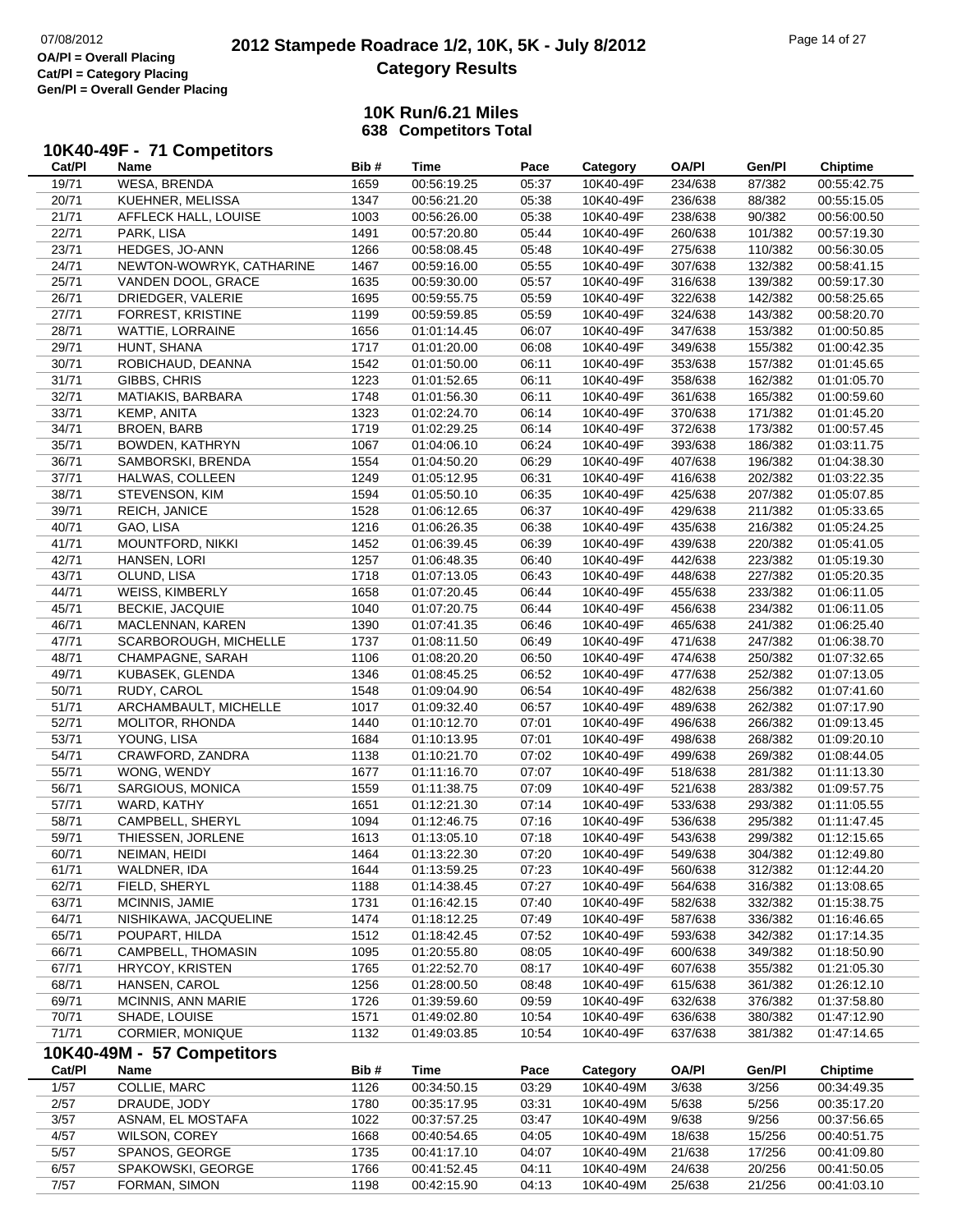# **2012 Stampede Roadrace 1/2, 10K, 5K - July 8/2012** 07/08/2012 Page 15 of 27 **Category Results**

### **10K Run/6.21 Miles638 Competitors Total**

### **10K40-49M - 57 Competitors**

| Cat/PI | Name                       | Bib# | <b>Time</b> | Pace  | Category  | <b>OA/PI</b> | Gen/Pl  | <b>Chiptime</b> |
|--------|----------------------------|------|-------------|-------|-----------|--------------|---------|-----------------|
| 8/57   | WIENS, KEVIN               | 1666 | 00:43:22.60 | 04:20 | 10K40-49M | 32/638       | 27/256  | 00:43:07.70     |
| 9/57   | LEE, MORLEY                | 1762 | 00:43:39.20 | 04:21 | 10K40-49M | 36/638       | 31/256  | 00:43:31.10     |
| 10/57  | DAVIS, BYRON               | 1151 | 00:43:40.50 | 04:22 | 10K40-49M | 37/638       | 32/256  | 00:43:00.95     |
| 11/57  | WORTLEY, MILES             | 1679 | 00:43:59.50 | 04:23 | 10K40-49M | 41/638       | 36/256  | 00:43:56.40     |
| 12/57  | BROVKIN, ALEXANDER         | 1714 | 00:44:07.60 | 04:24 | 10K40-49M | 42/638       | 37/256  | 00:43:48.85     |
| 13/57  | FLEISHMAN, RYAN            | 1195 | 00:44:35.65 | 04:27 | 10K40-49M | 45/638       | 39/256  | 00:44:30.10     |
| 14/57  | <b>GROMACK, STEVE</b>      | 1243 | 00:44:58.20 | 04:29 | 10K40-49M | 48/638       | 42/256  | 00:44:36.95     |
| 15/57  | <b>GARCIA, AGUSTIN</b>     | 1217 | 00:45:04.90 | 04:30 | 10K40-49M | 49/638       | 43/256  | 00:44:55.25     |
| 16/57  | MAWHINNEY, TOM             | 1403 | 00:46:23.60 | 04:38 | 10K40-49M | 65/638       | 53/256  | 00:46:20.00     |
| 17/57  | <b>OUIMET, ROBERT</b>      | 1485 | 00:47:50.15 | 04:47 | 10K40-49M | 77/638       | 58/256  | 00:47:48.45     |
| 18/57  | <b>WARREN, ROB</b>         | 1654 | 00:48:05.20 | 04:48 | 10K40-49M | 82/638       | 62/256  | 00:47:35.55     |
| 19/57  | STEVENS, TOM               | 1593 | 00:48:28.85 | 04:50 | 10K40-49M | 88/638       | 67/256  | 00:48:18.90     |
| 20/57  | JOHNSON, DEAN              | 1153 | 00:48:33.90 | 04:51 | 10K40-49M | 91/638       | 69/256  | 00:48:17.40     |
| 21/57  | RAMSEY, JASON              | 1522 | 00:48:42.65 | 04:52 | 10K40-49M | 92/638       | 70/256  | 00:48:28.65     |
| 22/57  | JOHNSON, GREG              | 1239 | 00:49:25.90 | 04:56 | 10K40-49M | 103/638      | 77/256  | 00:49:10.50     |
| 23/57  | PYE, ERIC                  | 1767 | 00:49:27.45 | 04:56 | 10K40-49M | 104/638      | 78/256  | 00:49:10.95     |
| 24/57  | WARD, GLENN                | 1650 | 00:49:44.25 | 04:58 | 10K40-49M | 111/638      | 84/256  | 00:49:38.30     |
| 25/57  | LINDSAY, WARREN            | 1371 | 00:50:04.50 | 05:00 | 10K40-49M | 113/638      | 85/256  | 00:49:59.00     |
| 26/57  | <b>BRUCE, MURRAY</b>       | 1077 | 00:50:13.50 | 05:01 | 10K40-49M | 117/638      | 88/256  | 00:49:50.60     |
| 27/57  | HANN, SEAN                 | 1254 | 00:50:20.70 | 05:02 | 10K40-49M | 121/638      | 91/256  | 00:49:35.10     |
| 28/57  | CAHOON, JEFF               | 1727 | 00:50:25.15 | 05:02 | 10K40-49M | 125/638      | 93/256  | 00:49:30.65     |
| 29/57  | HANNEMA, HANS              | 1255 | 00:51:20.85 | 05:08 | 10K40-49M | 138/638      | 99/256  | 00:51:01.80     |
| 30/57  | AGOAWIKE, LEONARD          | 1004 | 00:52:20.35 | 05:14 | 10K40-49M | 154/638      | 108/256 | 00:51:43.85     |
| 31/57  | CRAZY BOY, LEROY           | 1775 | 00:52:40.45 | 05:16 | 10K40-49M | 165/638      | 114/256 | 00:52:01.75     |
| 32/57  | NORTON, NICK               | 1476 | 00:53:46.45 | 05:22 | 10K40-49M | 185/638      | 123/256 | 00:53:19.85     |
| 33/57  | DRIEDGER, KEVIN            | 1167 | 00:54:13.85 | 05:25 | 10K40-49M | 195/638      | 129/256 | 00:53:25.35     |
| 34/57  | <b>EDWARDS, RICHARD</b>    | 1173 | 00:54:19.60 | 05:25 | 10K40-49M | 196/638      | 130/256 | 00:54:11.45     |
| 35/57  | KOKOTT, RYAN               | 1334 | 00:55:30.55 | 05:33 | 10K40-49M | 222/638      | 141/256 | 00:54:06.85     |
| 36/57  | MCFEELY, PAT               | 1751 | 00:55:33.90 | 05:33 | 10K40-49M | 223/638      | 142/256 | 00:55:17.70     |
| 37/57  | <b>GREIDANUS, DEREK</b>    | 1241 | 00:55:52.35 | 05:35 | 10K40-49M | 226/638      | 144/256 | 00:55:23.70     |
| 38/57  | HOLT, JASON                | 1283 | 00:56:01.75 | 05:36 | 10K40-49M | 231/638      | 146/256 | 00:55:21.05     |
| 39/57  | CRILLY, PAUL               | 1139 | 00:56:19.95 | 05:37 | 10K40-49M | 235/638      | 148/256 | 00:54:46.20     |
| 40/57  | POUPART, STEPHEN           | 1513 | 00:56:59.80 | 05:41 | 10K40-49M | 249/638      | 155/256 | 00:56:10.70     |
| 41/57  | DA COSTA GOMEZ, FELIX      | 1142 | 00:57:09.10 | 05:42 | 10K40-49M | 255/638      | 159/256 | 00:56:27.00     |
| 42/57  | MORISSET, LOUIS            | 1448 | 00:57:58.70 | 05:47 | 10K40-49M | 273/638      | 165/256 | 00:57:41.40     |
| 43/57  | BELIVEAU, JOE              | 1043 | 00:58:16.40 | 05:49 | 10K40-49M | 281/638      | 167/256 | 00:57:21.60     |
| 44/57  | ALLAN, GORD                | 1007 | 00:58:17.10 | 05:49 | 10K40-49M | 282/638      | 168/256 | 00:57:42.75     |
| 45/57  | NIELSEN, DOUG              | 1471 | 00:58:39.25 | 05:51 | 10K40-49M | 294/638      | 172/256 | 00:58:26.55     |
| 46/57  | OLAR, JOHN                 | 1481 | 00:59:03.35 | 05:54 | 10K40-49M | 304/638      | 174/256 | 00:57:52.55     |
| 47/57  | ELLERGODT, BRENT           | 1176 | 01:00:05.35 | 06:00 | 10K40-49M | 326/638      | 182/256 | 00:59:01.05     |
| 48/57  | MEAGHER, TREVOR            | 1430 | 01:00:31.50 | 06:03 | 10K40-49M | 336/638      | 188/256 | 01:00:24.55     |
| 49/57  | SNOW, PETER                | 1587 | 01:00:34.55 | 06:03 | 10K40-49M | 337/638      | 189/256 | 00:59:13.45     |
| 50/57  | LEIVA, MAURICIO            | 1365 | 01:05:10.50 | 06:31 | 10K40-49M | 414/638      | 214/256 | 01:03:33.00     |
| 51/57  | GEE, GARRY                 | 1746 | 01:10:46.30 | 07:04 | 10K40-49M | 510/638      | 232/256 | 01:09:57.60     |
| 52/57  | BREZSNYAK, FRANK           | 1739 | 01:10:52.50 | 07:05 | 10K40-49M | 514/638      | 235/256 | 01:08:46.00     |
| 53/57  | WARD, SCOTT                | 1652 | 01:13:30.50 | 07:21 | 10K40-49M | 550/638      | 246/256 | 01:12:14.85     |
| 54/57  | FYFE, TRACY                | 1696 | 01:13:38.30 | 07:21 | 10K40-49M | 554/638      | 247/256 | 01:11:48.05     |
| 55/57  | QUINN, DAVE                | 1518 | 01:18:09.90 | 07:48 | 10K40-49M | 585/638      | 251/256 | 01:17:22.80     |
| 56/57  | HRYCOY, CRAIG              | 1764 | 01:22:52.55 | 08:17 | 10K40-49M | 606/638      | 252/256 | 01:21:05.60     |
| 57/57  | BANMAN, DARRYL             | 1029 | 01:37:34.55 | 09:45 | 10K40-49M | 627/638      | 256/256 | 01:36:20.05     |
|        | 10K50-59F - 41 Competitors |      |             |       |           |              |         |                 |
| Cat/PI | Name                       | Bib# | <b>Time</b> | Pace  | Category  | <b>OA/PI</b> | Gen/Pl  | <b>Chiptime</b> |
| 1/41   | BAXENDALE, NANCY           | 1039 | 00:40:45.40 | 04:04 | 10K50-59F | 16/638       | 3/382   | 00:40:41.15     |
| 2/41   | <b>WATKINS, KATHY</b>      | 1655 | 00:50:01.35 | 05:00 | 10K50-59F | 112/638      | 28/382  | 00:49:15.75     |
| 3/41   | RODGER, ANNE               | 1544 | 00:54:01.00 | 05:24 | 10K50-59F | 190/638      | 63/382  | 00:53:48.60     |
| 4/41   | PASIEKA, JANICE            | 1747 | 00:54:27.10 | 05:26 | 10K50-59F | 201/638      | 71/382  | 00:53:56.80     |
| 5/41   | CAMPBELL, WENDY            | 1096 | 00:56:45.95 | 05:40 | 10K50-59F | 242/638      | 92/382  | 00:56:43.30     |
| 6/41   | MCKINNEY, KELLY            | 1419 | 00:57:19.65 | 05:43 | 10K50-59F | 259/638      | 100/382 | 00:57:17.15     |
| 7/41   | PERRY, MARION              | 1783 | 00:58:28.20 | 05:50 | 10K50-59F | 288/638      | 118/382 | 00:57:39.40     |
| 8/41   | HAYES, PATSY               | 1262 | 00:58:44.05 | 05:52 | 10K50-59F | 296/638      | 124/382 | 00:57:50.30     |
| 9/41   | BARRON, LOU                | 1034 | 00:58:59.30 | 05:53 | 10K50-59F | 302/638      | 129/382 | 00:57:42.85     |
| 10/41  | ANDERSON, SUSAN            | 1012 | 00:59:28.60 | 05:56 | 10K50-59F | 314/638      | 138/382 | 00:57:37.90     |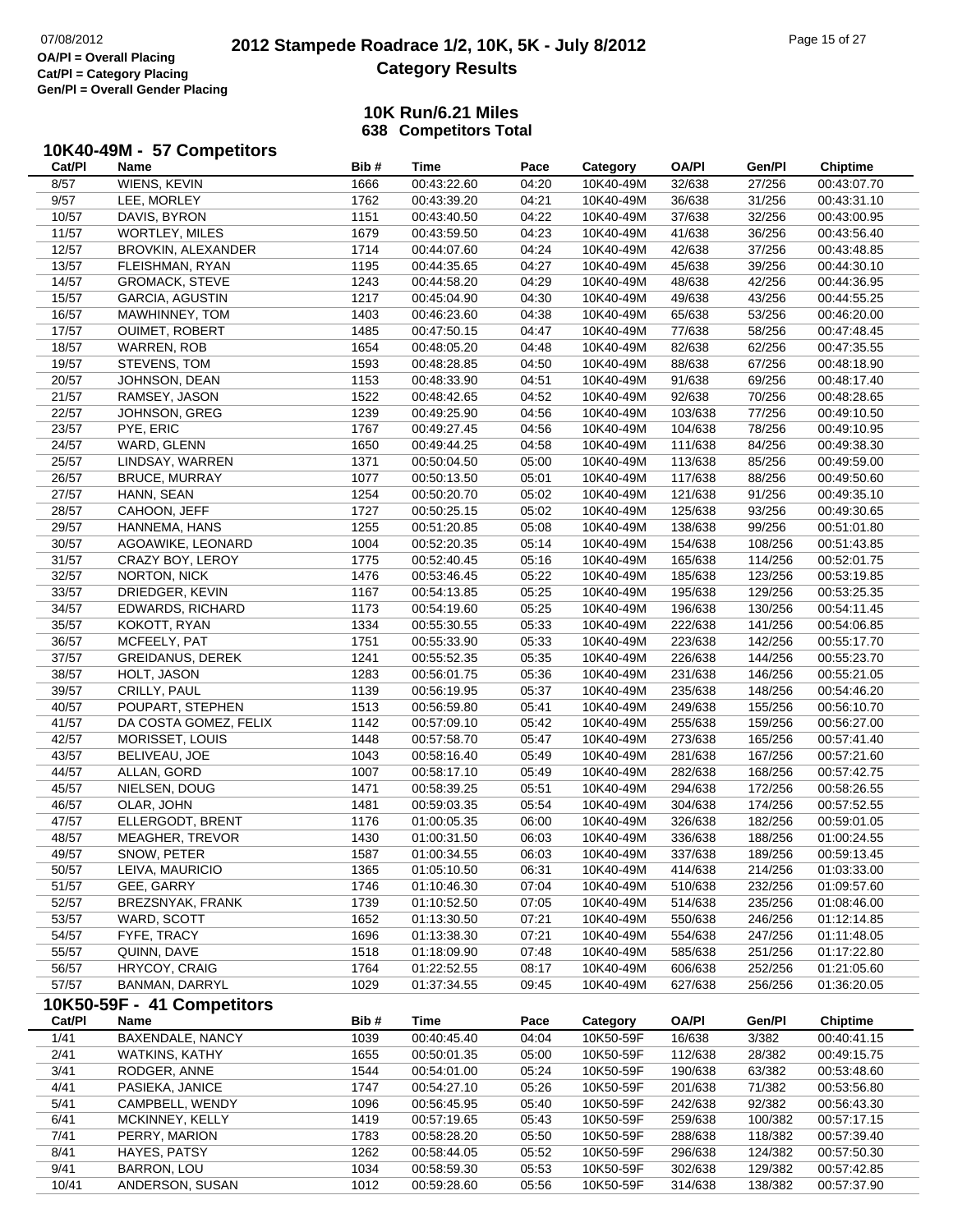# **2012 Stampede Roadrace 1/2, 10K, 5K - July 8/2012** 07/08/2012 Page 16 of 27 **Category Results**

|        | 10K50-59F - 41 Competitors |      |             |       |           |              |         |                 |
|--------|----------------------------|------|-------------|-------|-----------|--------------|---------|-----------------|
| Cat/PI | Name                       | Bib# | Time        | Pace  | Category  | <b>OA/PI</b> | Gen/Pl  | <b>Chiptime</b> |
| 11/41  | WISENER, CAROLYNN          | 1721 | 01:00:36.20 | 06:03 | 10K50-59F | 339/638      | 150/382 | 00:59:58.60     |
| 12/41  | <b>GERLACH, KARIN</b>      | 1221 | 01:02:19.90 | 06:13 | 10K50-59F | 368/638      | 169/382 | 01:02:04.50     |
| 13/41  | RANDA, GRACE               | 1233 | 01:02:26.55 | 06:14 | 10K50-59F | 371/638      | 172/382 | 01:02:00.60     |
| 14/41  | MAY, SUSAN                 | 1404 | 01:02:42.95 | 06:16 | 10K50-59F | 376/638      | 175/382 | 01:02:28.65     |
| 15/41  | FARDY, SYLVIE              | 1184 | 01:03:19.55 | 06:19 | 10K50-59F | 381/638      | 178/382 | 01:01:36.35     |
| 16/41  | CHRISTENSEN, SHERRY        | 1118 | 01:05:24.10 | 06:32 | 10K50-59F | 418/638      | 204/382 | 01:04:57.65     |
| 17/41  | DERBECKER, SUZANNE         | 1156 | 01:05:46.60 | 06:34 | 10K50-59F | 424/638      | 206/382 | 01:04:55.55     |
| 18/41  | KOSIK, WILMA               | 1338 | 01:06:38.60 | 06:39 | 10K50-59F | 438/638      | 219/382 | 01:05:08.65     |
| 19/41  | LAPRISE, CATHY             | 1357 | 01:06:57.85 | 06:41 | 10K50-59F | 446/638      | 226/382 | 01:06:07.45     |
| 20/41  | MACBEATH, DONALDA          | 1386 | 01:08:36.25 | 06:51 | 10K50-59F | 476/638      | 251/382 | 01:08:05.45     |
| 21/41  | ELIAS, NANCY               | 1174 | 01:09:23.25 | 06:56 | 10K50-59F | 487/638      | 260/382 | 01:08:08.85     |
| 22/41  | LYNN, KARIN                | 1722 | 01:10:40.50 | 07:04 | 10K50-59F | 509/638      | 278/382 | 01:09:57.65     |
| 23/41  | ROBERTS, SHIRLEY           | 1723 | 01:10:52.20 | 07:05 | 10K50-59F | 513/638      | 279/382 | 01:08:45.50     |
| 24/41  | <b>KRENZ, DARLENE</b>      | 1340 | 01:11:49.05 | 07:10 | 10K50-59F | 525/638      | 286/382 | 01:10:35.55     |
| 25/41  | MAMMONE, KAREN             | 1395 | 01:12:28.65 | 07:14 | 10K50-59F | 534/638      | 294/382 | 01:10:58.25     |
| 26/41  | MAYES, MARY                | 1405 | 01:12:59.80 | 07:17 | 10K50-59F | 540/638      | 297/382 | 01:12:19.70     |
| 27/41  | ELLIOTT, JUDITH            | 1178 | 01:13:05.05 | 07:18 | 10K50-59F | 542/638      | 298/382 | 01:12:15.40     |
| 28/41  | NOLKE, CHERYL              | 1475 | 01:13:06.70 | 07:18 | 10K50-59F | 544/638      | 300/382 | 01:12:43.50     |
| 29/41  | <b>TURNER, GISELE</b>      | 1627 | 01:13:55.45 | 07:23 | 10K50-59F | 557/638      | 309/382 | 01:12:59.20     |
| 30/41  | ZOBELL, SANDIE             | 1690 | 01:13:55.45 | 07:23 | 10K50-59F | 558/638      | 310/382 | 01:12:59.80     |
| 31/41  | <b>TIMLICK, COLEEN</b>     | 1758 | 01:16:07.75 | 07:36 | 10K50-59F | 575/638      | 326/382 | 01:14:16.65     |
| 32/41  | MILSON, CAROLINE           | 1436 | 01:16:25.55 | 07:38 | 10K50-59F | 576/638      | 327/382 | 01:16:13.05     |
| 33/41  | ADAMS, FATIN               | 1002 | 01:16:45.95 | 07:40 | 10K50-59F | 583/638      | 333/382 | 01:15:42.40     |
| 34/41  | ANGLE, SANDY               | 1015 | 01:18:56.10 | 07:53 | 10K50-59F | 594/638      | 343/382 | 01:16:45.80     |
| 35/41  | HENDERSON, EDITH           | 1269 | 01:22:03.25 | 08:12 | 10K50-59F | 602/638      | 351/382 | 01:20:52.35     |
| 36/41  | YOUNG, LILLY               | 1752 | 01:32:07.55 | 09:12 | 10K50-59F | 617/638      | 363/382 | 01:29:57.85     |
| 37/41  | LOUDON, EUNICE             | 1380 | 01:32:14.70 | 09:13 | 10K50-59F | 618/638      | 364/382 | 01:30:26.75     |
| 38/41  | CAPPIE, SU                 | 1098 | 01:34:33.20 | 09:27 | 10K50-59F | 620/638      | 365/382 | 01:33:12.10     |
| 39/41  | GALLAGHER, MARY            | 1213 | 01:37:02.55 | 09:42 | 10K50-59F | 624/638      | 369/382 | 01:35:40.30     |
| 40/41  | <b>GRANT, BETH</b>         | 1235 | 01:37:49.65 | 09:46 | 10K50-59F | 629/638      | 373/382 | 01:36:31.35     |
| 41/41  | WALLACE, CATHERINE         | 1646 | 01:39:27.05 | 09:56 | 10K50-59F | 630/638      | 374/382 | 01:38:03.85     |
|        | 10K50-59M - 43 Competitors |      |             |       |           |              |         |                 |
| Cat/PI | <b>Name</b>                | Bib# | Time        | Pace  | Category  | <b>OA/PI</b> | Gen/Pl  | <b>Chiptime</b> |
| 1/43   | <b>WYLLIE, DOUG</b>        | 1680 | 00:42:37.15 | 04:15 | 10K50-59M | 28/638       | 24/256  | 00:42:29.85     |
| 2/43   | SKEA, KEN                  | 1577 | 00:43:06.45 | 04:18 | 10K50-59M | 29/638       | 25/256  | 00:43:06.45     |
| 3/43   | BENZ, WAYNE                | 1054 | 00:43:26.00 | 04:20 | 10K50-59M | 34/638       | 29/256  | 00:43:19.60     |
| 4/43   | WISENER, TOM               | 1672 | 00:44:08.40 | 04:24 | 10K50-59M | 44/638       | 38/256  | 00:44:04.30     |
| 5/43   | HOTCHKISS, JEFFREY         | 1288 | 00:45:56.80 | 04:35 | 10K50-59M | 58/638       | 48/256  | 00:45:55.25     |
| 6/43   | <b>CLARKSON, BOB</b>       | 1123 | 00:46:10.95 | 04:37 | 10K50-59M | 62/638       | 51/256  | 00:45:39.75     |
| 7/43   | <b>REID. DANIEL</b>        | 1761 | 00:46:48.20 | 04:40 | 10K50-59M | 68/638       | 54/256  | 00:46:23.45     |
| 8/43   | WONG, TED                  | 1676 | 00:47:52.25 | 04:47 | 10K50-59M | 78/638       | 59/256  | 00:47:22.90     |
| 9/43   | LEE, DON                   | 1362 | 00:47:59.20 | 04:47 | 10K50-59M | 79/638       | 60/256  | 00:47:45.80     |
| 10/43  | CONEYBEARE, STEVE          | 1127 | 00:48:09.95 | 04:49 | 10K50-59M | 83/638       | 63/256  | 00:47:52.15     |
| 11/43  | LANG, ROBERT               | 1354 | 00:50:10.05 | 05:01 | 10K50-59M | 116/638      | 87/256  | 00:50:00.55     |
| 12/43  | MCMINN, LARRY              | 1424 | 00:50:20.40 | 05:02 | 10K50-59M | 120/638      | 90/256  | 00:50:06.90     |
| 13/43  | WIEBE, WARREN              | 1665 | 00:50:54.05 | 05:05 | 10K50-59M | 131/638      | 96/256  | 00:50:44.85     |
| 14/43  | MCFEELY, IAN               | 1413 | 00:52:32.05 | 05:15 | 10K50-59M | 161/638      | 113/256 | 00:52:17.45     |
| 15/43  | KELL, GREG                 | 1321 | 00:53:24.85 | 05:20 | 10K50-59M | 177/638      | 119/256 | 00:53:10.25     |
| 16/43  | HALWAS, DAVID              | 1251 | 00:53:52.00 | 05:23 | 10K50-59M | 188/638      | 126/256 | 00:51:48.80     |
| 17/43  | OVEREND, BILL              | 1486 | 00:54:36.15 | 05:27 | 10K50-59M | 204/638      | 131/256 | 00:53:32.60     |
| 18/43  | SMITH, KEVIN               | 1583 | 00:54:37.50 | 05:27 | 10K50-59M | 208/638      | 134/256 | 00:54:13.30     |
| 19/43  | TOWELL, REID               | 1623 | 00:54:41.25 | 05:28 | 10K50-59M | 212/638      | 135/256 | 00:53:52.65     |
| 20/43  | <b>INFUSINO, SANTO</b>     | 1297 | 00:55:13.50 | 05:31 | 10K50-59M | 219/638      | 140/256 | 00:54:21.15     |
| 21/43  | VAN DER ZEE, RICHARD       | 1633 | 00:55:55.45 | 05:35 | 10K50-59M | 228/638      | 145/256 | 00:54:56.75     |
| 22/43  | GOSAL, BALJIT              | 1027 | 00:56:32.40 | 05:39 | 10K50-59M | 240/638      | 149/256 | 00:56:29.10     |
| 23/43  | SADLER, JONATHAN           | 1552 | 00:56:47.15 | 05:40 | 10K50-59M | 244/638      | 152/256 | 00:56:05.20     |
| 24/43  | DICKHOFF, PETER            | 1769 | 00:56:47.85 | 05:40 | 10K50-59M | 245/638      | 153/256 | 00:54:54.20     |
| 25/43  | PATTERSON, JACK            | 1496 | 00:57:53.70 | 05:47 | 10K50-59M | 269/638      | 163/256 | 00:57:22.10     |
| 26/43  | DOORNBOS, RON              | 1166 | 00:58:31.25 | 05:51 | 10K50-59M | 291/638      | 171/256 | 00:57:13.45     |
| 27/43  | <b>HOPKINS, ERIC</b>       | 1286 | 00:59:08.40 | 05:54 | 10K50-59M | 305/638      | 175/256 | 00:58:27.40     |
| 28/43  | CLARK, JAMIE               | 1121 | 01:00:10.80 | 06:01 | 10K50-59M | 329/638      | 184/256 | 00:59:42.65     |
| 29/43  | <b>KEELING, JAMES</b>      | 1317 | 01:00:56.10 | 06:05 | 10K50-59M | 341/638      | 191/256 | 00:59:33.40     |